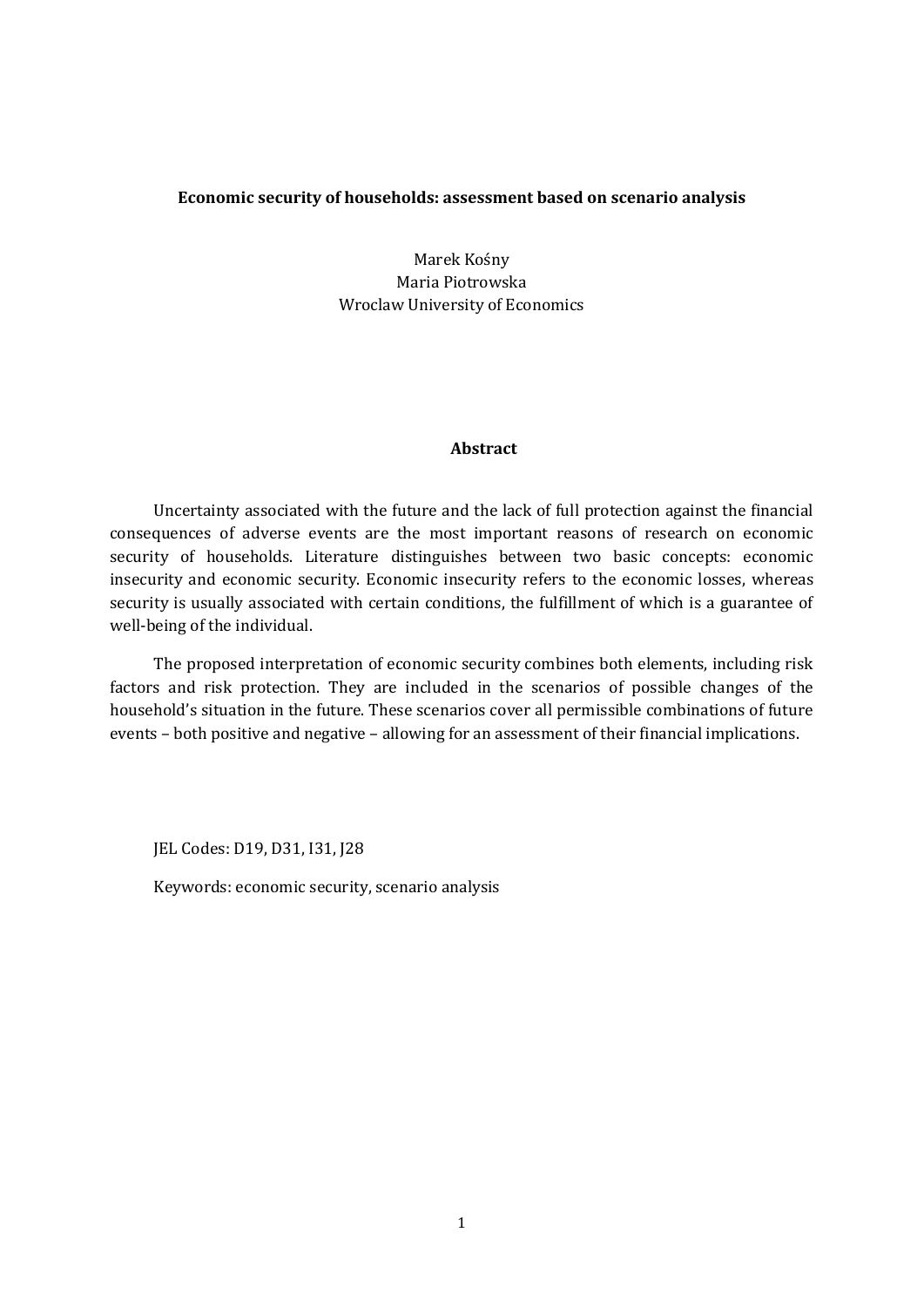#### **1. Introduction**

#### **1.1. Economic security and insecurity**

The economic security in microeconomic dimension influences the welfare of individuals, individual identity and behavior in the labor market and in macroeconomic dimension is the primary goal of the state and consumes a significant portion of public expenditure.

Lack of economic security in terms of income, employment, place of residence can be a big threat to individual identity. Decisions related to work and assets, taken under the influence of anticipated higher economic risks, have an impact on planned purchases of durable goods, including mostly flats and houses. Economic insecurity, resulting from the risk of unemployment, may lead the individual to strategies that are individually and socially inefficient (for example, reduced motivation, avoiding the risk of mobility in the labor market, the reluctance to deepen professional skills because in the future could not be demand for this type of work).

Twenty-first century has brought a wider research related to economic security. Initially, the researchers focused on economic risk. Hacker, in his well-known book "The great risk shift. The New Economic insecurity and the decline of the American Dream" (2006) stressed that for Americans income inequality has become less of a problem, and on the first plan came the fear for the future life of their families. The reason for this fear has become a very significant increase in the volatility of family income and the increase in risk associated with a decrease in the value of assets. The works of Hacker (2006, 2007) initiated a wave of empirical research on the trends of changes in income. Consequently, researchers began to shift attention from the risk in the direction of economic insecurity, associated not only with the instability of income, but also instability of the labor market, instability of access to health insurance, instability of values of the properties, the uncertainty of pensions and so on. It resulted in several approaches to definition of economic (in)security and identification of its main sources.

The literature distinguishes between two terms: economic insecurity and economic security. Economic insecurity refers to the risk of economic loss, and economic security is usually associated with certain conditions, the fulfillment of which is a guarantee of well-being of the individual.

The researchers dealing with **economic insecurity** focus on the current occurrence of economic losses (for example, Hacker 2007) or anxiety and fear associated with the emergence of such losses in the future (for example, Osberg 1998). Osberg (1998, p. 17) defines economic insecurity as anxiety (fear) due to the inability to obtain protection against subjectively significant potential economic losses. This definition (see Osberg 1998, pp. 17-18) is consistent with the term "insecure", but consists of four elements that are difficult to explain on the basis of economics: 1) emotional state (anxiety, fear) due to predicted future threats, 2) qualitative distinction between the states "safe" and "unsafe", 3) subjective assessment of the probability of the loss and its cost, and 4) the presence of restrictions on the options available for individuals to avoid risk.

Concerns about the future are also emphasized in the definition of economic insecurity, in which it is understood as the individual perception of the economic misfortune (Dominitz and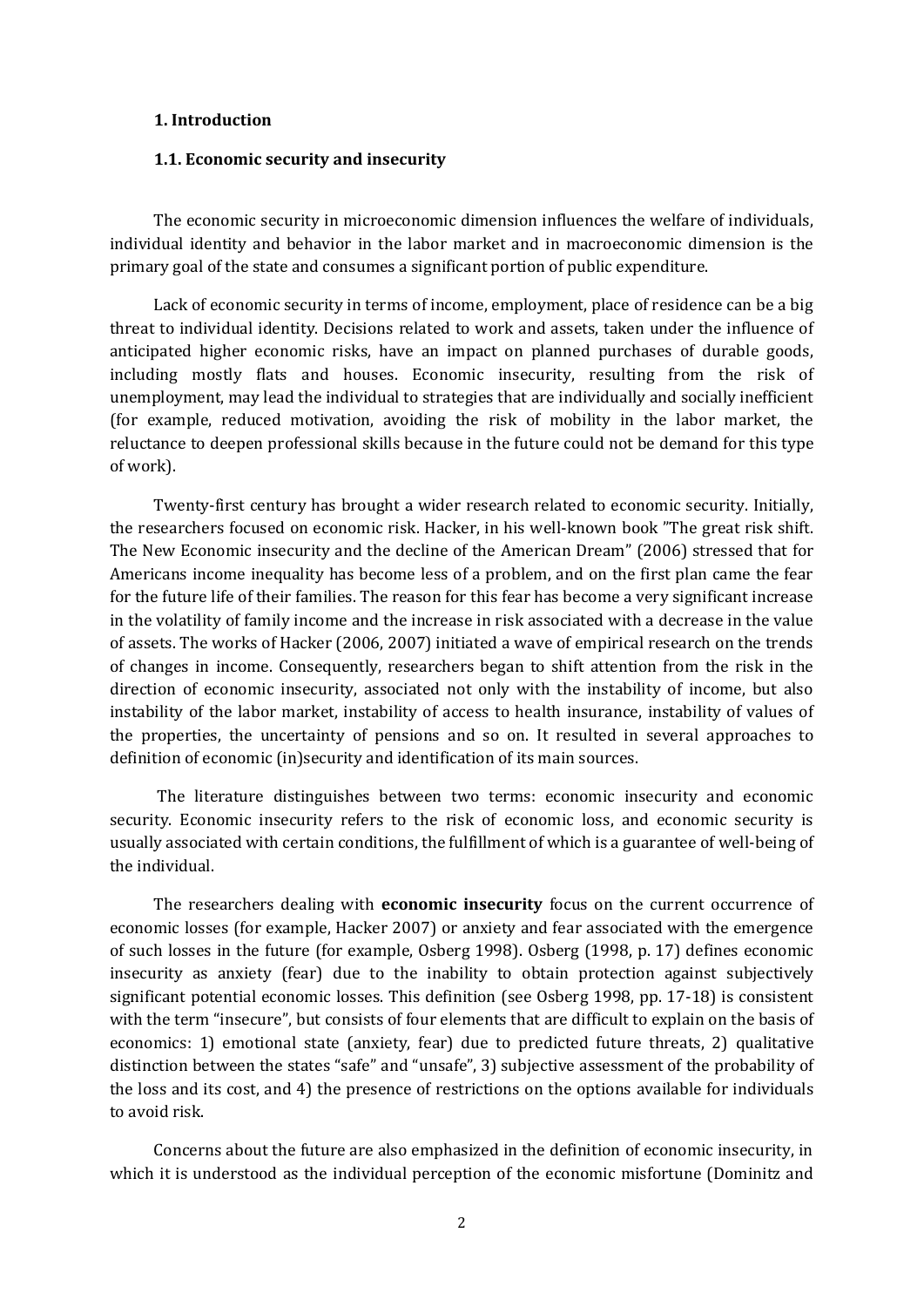Manski 1997, Scheve and Slaughter 2004, Anderson and Gascon 2007). Economic misfortune is identified with the inability to purchase goods and services (by individuals or their families) and directly depends on income.

Hacker (2006, 2007) focuses on the current economic losses and links economic insecurity to the existence of three major risks that may affect the well-being of individuals:

- A large loss of income.
- A significant increase in health care costs that are not covered by health insurance.
- Lack of sufficient financial assets, which could reduce the risk due to the above mentioned two risks.

**Economic security** is usually determined by the conditions required for sense of security.

Beeferman (2002, p. 1) proposes a practical definition of what it means that people have a sense of economic security. They need assurance that in the short term they will be able to meet basic needs and in the long run – that they gain a well-paid job, will be able to improve the qualifications and will have sufficient financial resources to buy a flat or a house, start a business, start a new career and that these resources will allow them to survive the changes and crises in their lives and ensure a high quality of life when retired.

The report, "By a Thread: The New Experience of America's Middle Class" (2007) prepared jointly by the Demos: A Network for Ideas and Action, and The Institute on Assets and Social Policy at Brandeis University, an index of security of the middle class was based on responses to the question: what should have the middle class to feel safe in an economic sense? The answer is as follows:

- Financial assets sufficient to:
	- o meet the basic needs in the case of job loss or serious illness,
	- o provide a comfortable life in retirement and
	- o help children to achieve economic security in future.
- Education needed to find a good job in a highly competitive market.
- Income, which ensure a high standard of housing and living
- Wide range, high quality health care for all members of the family.

International Labour Organization (www.ilo.org) in the ILO Socio-Economic Security Programme has adopted the definition of "economic security", which indicates a number of conditions, fulfillment of which can be identified with a sense of security. Economic security in this definition consists of two parts: the basic social security and work-related safety. Basic social security is defined as access to basic services in the field of health, education, housing, information and social protection. Work-related safety consists of seven elements:

 Income security – refers to the current, perceived and expected income, both earned and received in the form of social benefits. Considered is the level of income (absolute and in relation to needs), income insurance, expectations regarding the current and future income – during the period of employment, after retirement and during disease.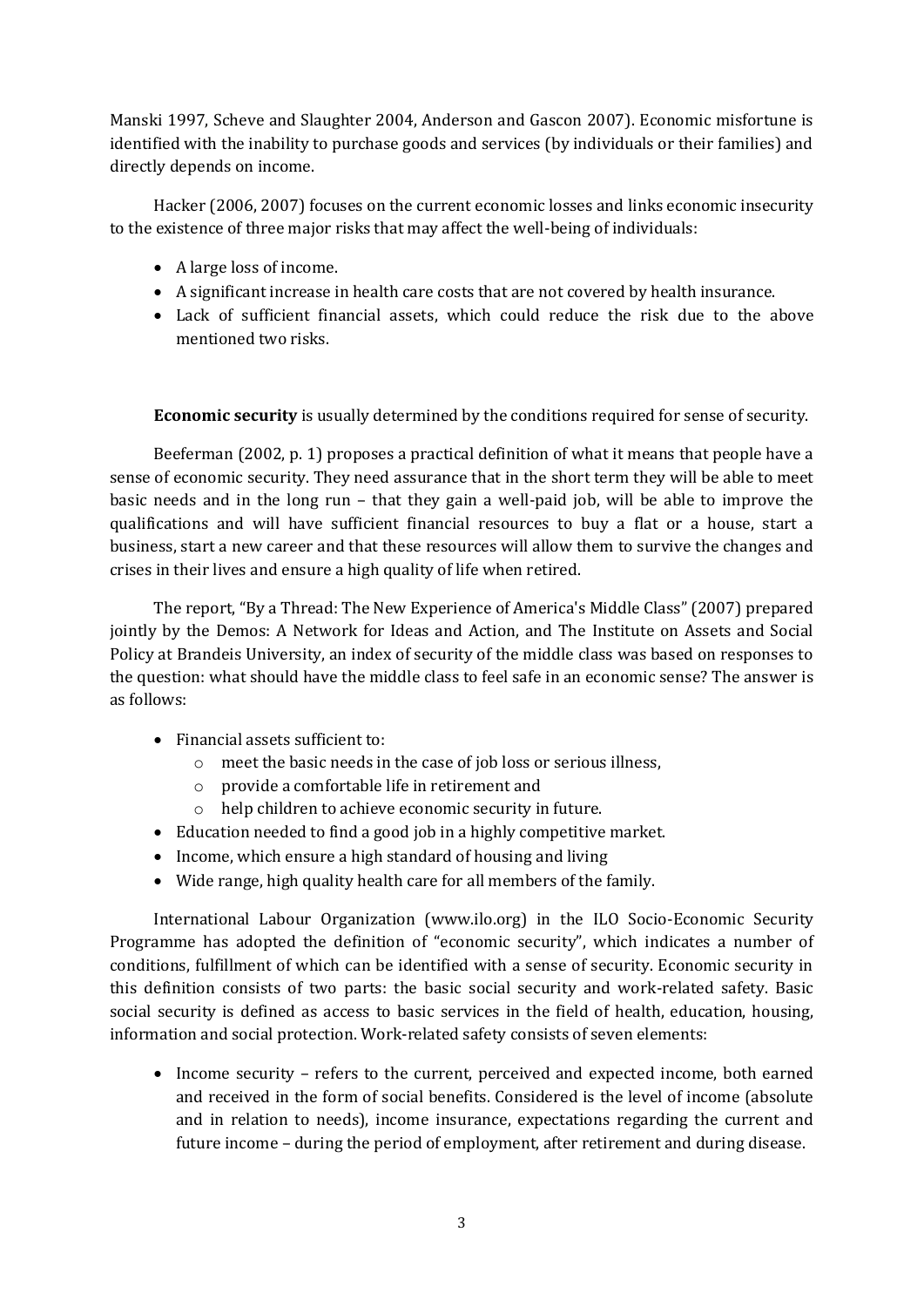- Representation security refers to the rights of individuals as well as to the existence of competent and independent trade unions.
- Labor market security occurs when the market generates opportunities of employment, giving adequate salary for the job.
- Employment security protection against loss of income-giving work (protection against sudden dismissal, unjustified dismissal, etc.).
- Job security refers to the ability to perform tasks compatible with the interests of workers, training opportunities, career development.
- Work security obeying the safety rules and protecting from excessive stress.
- Reproduction-of-skills security access to training opportunities, guaranteed leave.

Identification of sources of economic insecurity depends on the horizon of analysis. In the short term economic insecurity is generated by the risk of significant economic losses due to illness, job loss, family breakdown or retirement. All of these risks are to a lesser or greater extent insured by the social insurance programs. In the long term there are additional risks of economic loss arising from:

- Structural changes in the whole economy and in particular areas, for example changes in the structure of industries due to the introduction of modern technology.
- Changes in institutions, which can affect functioning of capital, insurance and real estate markets, political system and economic or social decisions of the government.
- State of public finance high deficit of public finance and public debt pose a threat to social benefits and pensions.

Analyzing risk factors for economic losses in the short term, lack of health insurance is considered one of major risks. Economic risks associated with the disease is partly the risk of loss of income, and partly the risk of large private spending on medical treatment (even in case of universal health insurance system).

Danger of losing a job is a central element of the concept of economic insecurity. Anderson and Gascon (2007, p. 3) point out that the economic insecurity is generated mainly by volatility in wages and employment, due to variability in the structure of the labor market. Employees with narrow specialties, who worked in specific companies or industries, may experience a significant loss of wage if the company is reorganized.

Lack of economic security can be caused by family breakdown as a result of the death of a spouse or divorce and, consequently, loss of income, or even part of the assets. Single parents are particularly vulnerable to economic insecurity because it increases the risk of serious financial problems in a case of job loss or illness.

Whether people are poor or not after retirement depends on their accumulated assets (inherited wealth, income of a spouse, their own savings, riskiness of investment strategies) and the amount of the pension (its height is affected both by the design of the pension system and by the individual decisions, made during the economic activity).

Summing up, in the short term protection against adverse situations are: a stable income from work or other sources (equity, real estate), insurance (private and social), liquid resources, including precautionary savings, human capital, social capital and common equity. In the long term, economic security can result also from ownership of less liquid assets (houses, flats,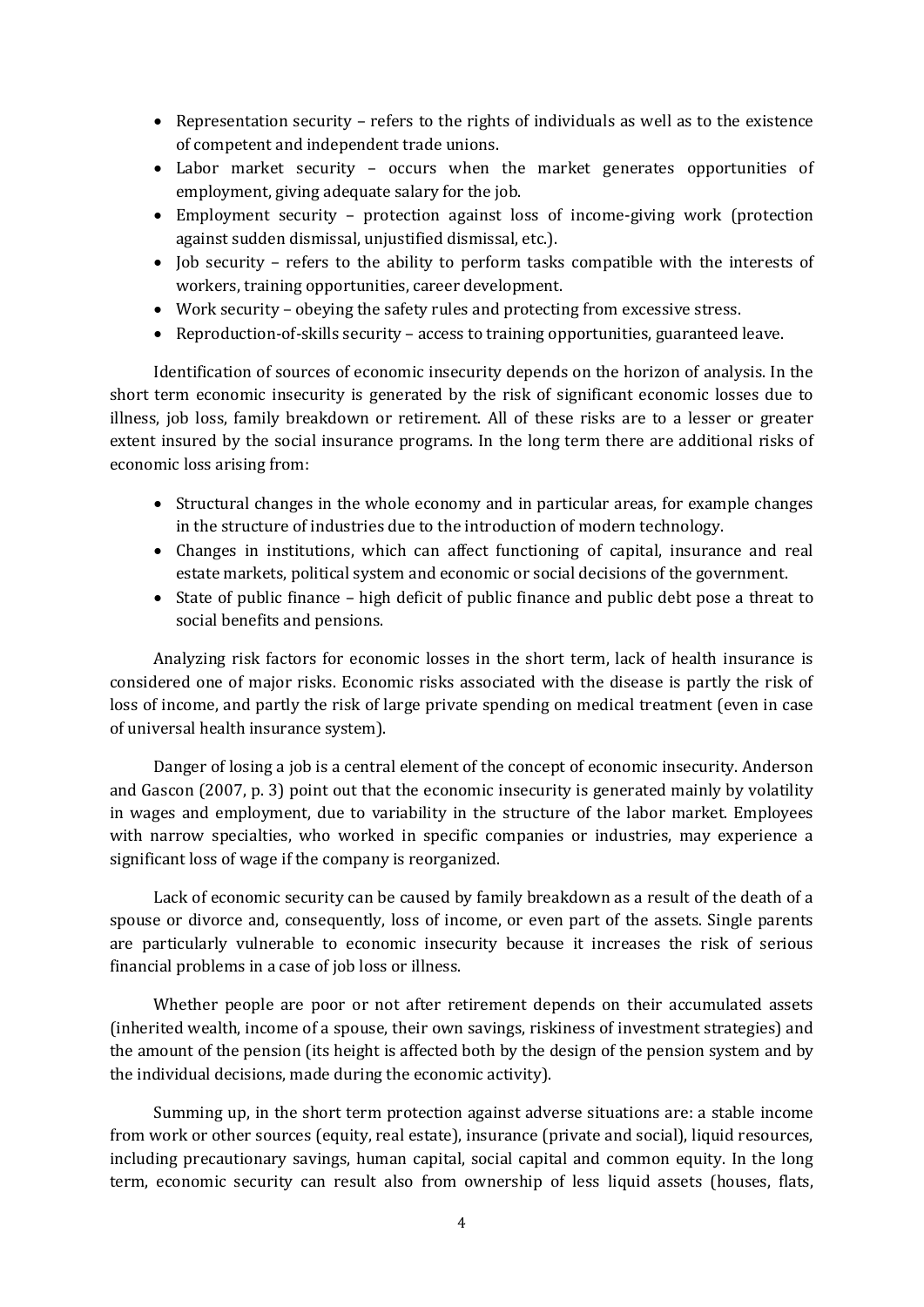durable goods), but the most important components of economic security are the stability of geo-political situation and favorable demographic trends.

# **1.2. Measurement of economic insecurity**

Number of measures of economic security have been proposed in the literature. They can be grouped according to their type:

- Two proposals, based on the definition of economic insecurity resulting from anxiety about the future economic losses caused by adverse situations and fear of the lack of adequate protection against such events:
	- o the economic security index proposed by Osberg (1998), Sharpe and Osberg (2009),
	- o a measure of the economic insecurity developed by Bossert and D'Ambrosio (2009).
- One proposal referring to the economic insecurity resulting from the fear of current economic losses:
	- o the economic security index constructed by Hacker, Economic Security Index (ESI) (2006, 2007).
- Several measures of economic security, specifying conditions required for security of households (or individuals) from adverse events. These measures typically include assets, such as economic, human, social and even common capital:
	- o The Middle Class Security Index, developed by Demos and the Institute on Assets and Social Policy at Brandeis University (2007),
	- o number of indicators describing the ability to protect against adverse events, for example measures proposed by Beeferman (2002), Morrone et al. (2011), indicators suggested by the International Labour Organization (www.ilo.org).

Researchers agree on the list of the most important events that can generate economic losses – both current and in the future. These are: unemployment, sickness, old age, widowhood (divorce). Only Bossert and D'Ambrosio (2009) do not identify specific threats. Instead, they focus on what properties a measure of economic security should meet (axiomatic approach). However, they do not provide any empirical results.

Consensus on the identification of key risks does not imply single method of assessment. It is possible to adopt an objective (Osberg 1998, Sharpe and Osberg 2009) or subjective approach (for example, Dominitz and Manski 1997, Anderson and Gascon 2007), and to use macroeconomic (aggregated at the level of the whole population or groups of households) or microeconomic data (at the household or individual level).

Osberg (1998), who defines economic insecurity in the category of anxiety about the future, proposes usage of aggregate data. Starting with simple indicators as a measure of aggregate risk of health care costs (as a share of private spending on health care, after deduction of re-financing got from health insurance) in total personal income after taxes, to the more complicated, that are based on the probability of a adverse events. An example of this type of index is a measure of economic insecurity of incomplete families, equal to the product of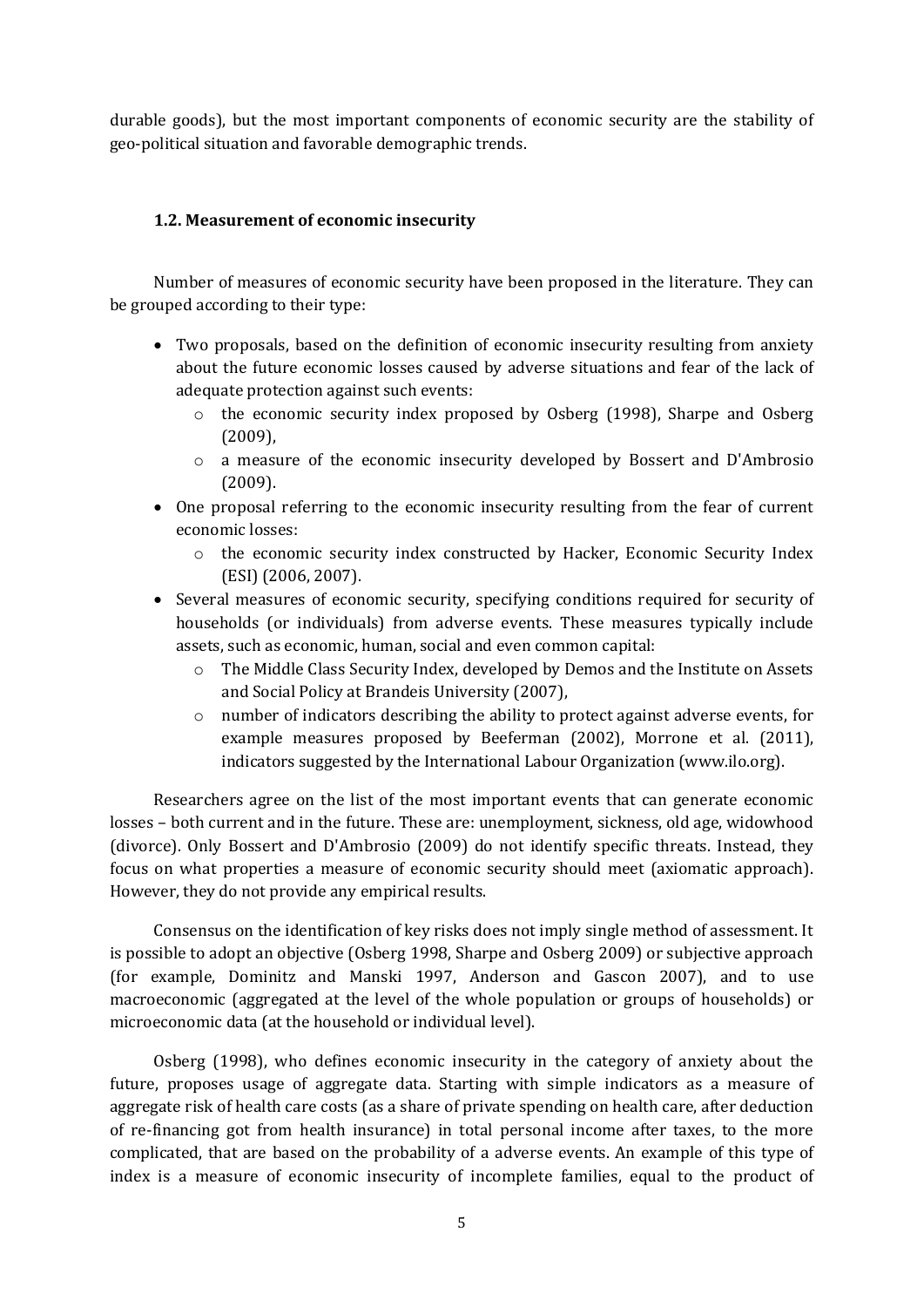percentage of married women with children in the number of adults in the population, the probability of divorce, the poverty rate among single parent families and the average depth of poverty among lone parent families.

When measuring both economic insecurity and economic security, microeconomic data from surveys is used.

Researchers equating economic insecurity with anxiety about the future make use of three types of subjective data that can be obtained on the basis of questionnaires:

- Answers to questions about the general level of economic risk. They allow determining the overall mood and direction of the change.
- Answers to questions about the causes of economic insecurity. The problem with this type of data is the aggregation of the intensity of fear.
- Answers to questions on the subjective assessment of the probability of adverse events such as job loss, health insurance (see, for example, Dominitz and Manski 1997, Anderson and Gascon 2007).

All three types of response, if used carefully, can be useful in the analysis of the economic insecurity.

Constructing the Economic Security Index (ESI) Hacker (2007) adopted an objective approach and used the survey data on income and assets, and data from the Consumer Expenditure Survey (to determine spending on health care). He also made use of household studies. ESI aggregates the various factors influencing the level of economic security in one measure. To identify individuals as economically secure, Hacker assumed that the maximum decrease in disposable income (due to the decrease in current income or increase in spending on health care), in the absence of sufficient financial assets, should not exceed 25%. He also defined what is meant by "sufficient financial assets" (Hacker, 2007, p 5).

The Middle Class Security Index developed by Demos and the Institute on Assets and Social Policy at Brandeis University (By a Thread: The New Experience of America's Middle Class, 2007) consists of five factors, which describe the economic security of the middle class. These factors are: assets, education, housing, budget and health care. Two thresholds have been defined for each of these factors: first one, optimal for ensuring economic security, and the second, which expresses the risk to economic security. Families with at least three factors at the optimal level were said to belong to the economically secure middle class. The calculation of the index used microeconomic data on expenditure and household income.

Beeferman (2002) assumes that economic security is guaranteed by having three types of assets: income assets (i.e. income-generating work), human capital assets and financial assets. He measures economic security on the basis of aggregated indicators, describing assets owned by households. A similar approach was also applied by Morrone et al. (2011).

Method of measuring economic (in)security partly depends on the way in which the results are to be used. Both usage of number of indicators, describing the scope of the economic (in)security, and the construction of a single measure can be justified. It may also be useful to apply subjective and objective indicators, because the fear of possible future economic loss is a subjective response to the objective events involving high risk.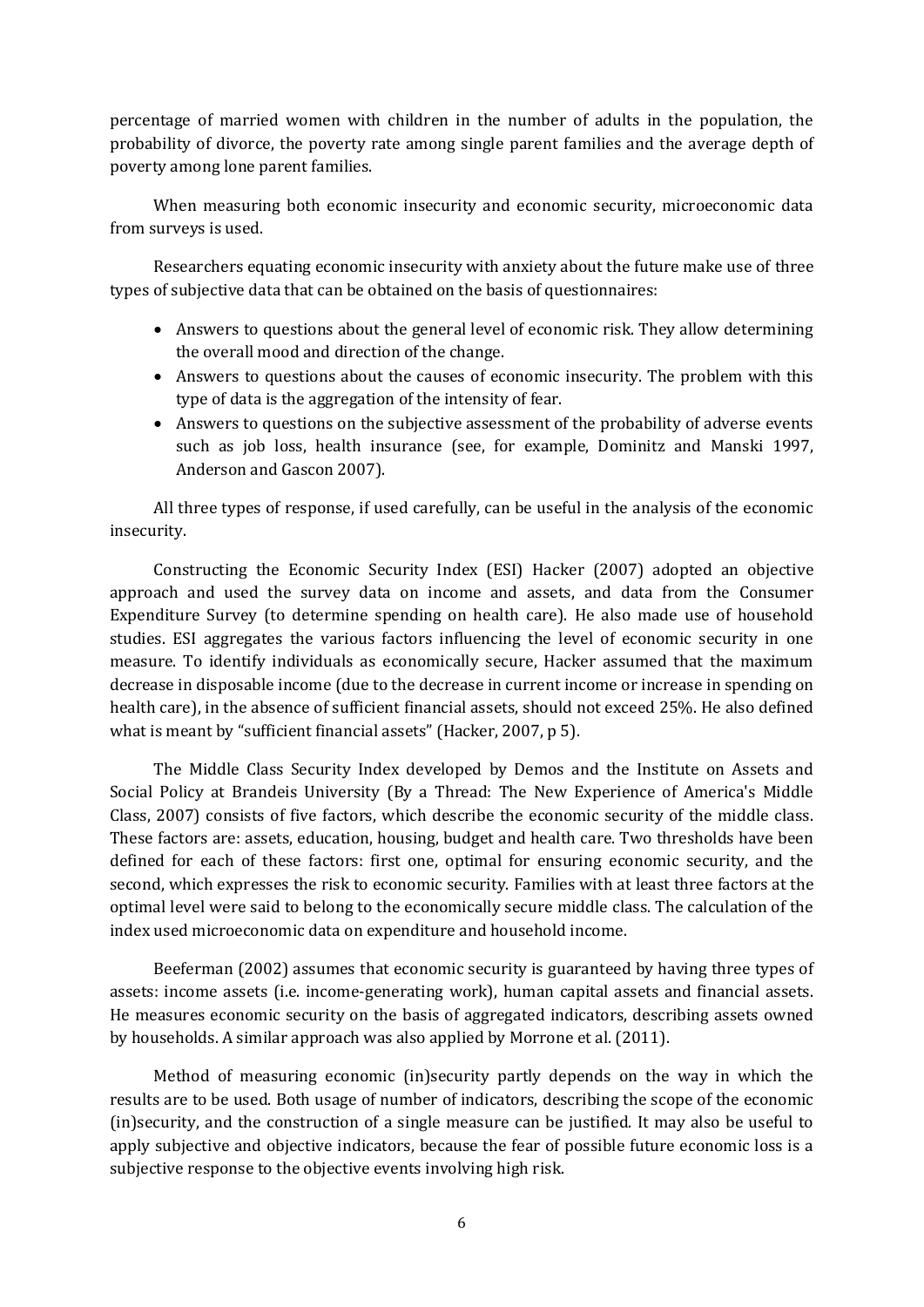Measures of economic (in)security, designed using various methods, have different interpretation. Osberg-Sharpe index is the weighted sum of the risks of economic losses, caused by four adverse events (unemployment, sickness, old age and family breakdown). Hacker indicator shows the percentage of households which are at risk because of the economic instability of income. Measures based on assets allow determining the percentage of households which have enough assets to maintain consumption of basic goods unchanged or on slightly lower level.

A good measure of economic security should combine the past, present and future, as postulated Bossert and D'Ambrosio (2009). Osberg-Sharpe index has this feature, but Hacker's measure applies only to the present, taking into account changes in income in the past. Measures based on assets connect the present with the past. Measures of economic security are usually standardized, and vary in the range from zero to one.

# **2. Concept of economic security**

Design of synthetic measure of economic security must address the problem of aggregation. If the measure is based on the definition of economic insecurity resulting from anxiety for economic losses in the future, risks generated by the various sources should be aggregated, as in the case of Osberg-Sharpe index. If the measure is based on current economic losses, the reference category for the indicator may be disposable income (as in Hacker's measure). In the case of measures expressing the conditions of economic security, researchers usually define sets of indicators. Taking into account the diversity of assets, it is difficult to determine the reference category, which would allow for the aggregation of potential reduction of losses, offered by individual assets.

Design of synthetic measure of economic security may raise doubts even if reference category is successfully defined. If the aggregated measure is built by addition or multiplication of indicators from various areas, aggregation can be considered risky. An illustration of this problem may be the construction of the Osberg-Sharpe index (Osberg, Sharpe 2011). The components of this measure refer to four sources of risk:

- The risk of loss of income due to unemployment, equal to the product of the change in the unemployment rate, the percentage of the unemployed receiving benefits, and the average percentage of earnings replaced with these benefits.
- The risk of financial loss due to illness, equal to uninsured health care expenses (expressed as a percentage of disposable income).
- The risk of poverty of a single parent with a child, equal the product of the percentage of married women with children (in the number of adults in the population), the rate of divorce among married couples, the poverty rate among single parent households and the average depth of poverty among single parent households.
- The risk of poverty in old age, equal to the product of the poverty rate and the average depth of poverty experienced by households where the head has more than 65 years.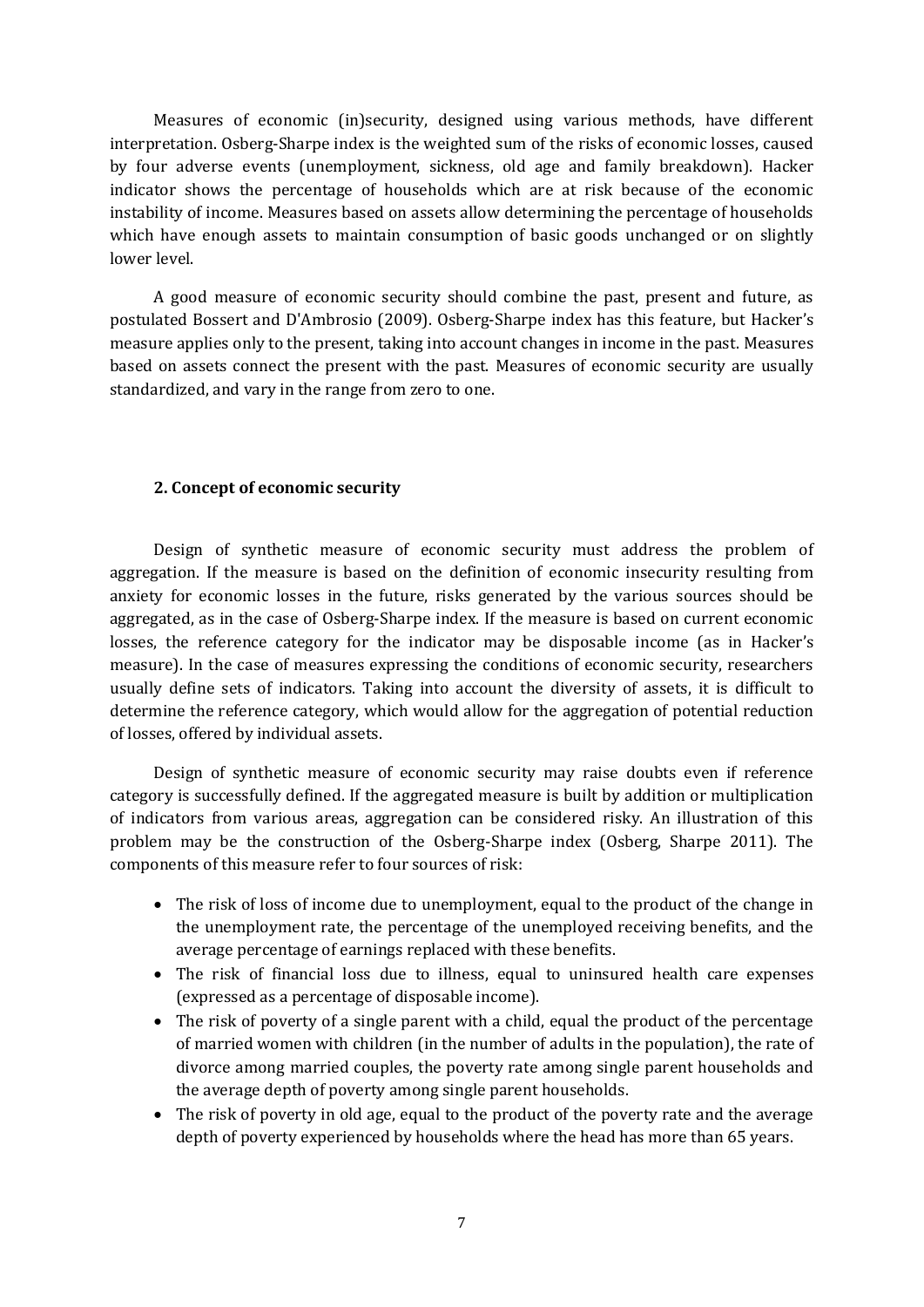These four types of risk are aggregated into a single measure of economic security using weights. The weight of each risk is the relative size of the population affected by the threat.

The approach proposed in this paper uses – as the reference category – length of period for which the household, as the basic unit of consumption, is able to maintain consumption at a preset level. This approach to economic security is thus equated with the ability to guarantee the stability of consumption.

In order to finance consumption at the appropriate – for a given household – level, steady income is needed, regardless of its origin. In this sense, income will constitute an intermediate category. Within this intermediate category it is possible to make different factors directly comparable – both risk and safety factors. The actual influence of individual factors on the level of household economic security depends on their impact on the level of income or consumption. Generally speaking, if they cause the reduction in income or increase in expenses, they will be treated as risk factors. In the opposite situation, they will provide protection against risk, and will be referred to as safety factors. In fact, the classification of each factor to one of distinguished groups can be much more complex and depends, for example, on the horizon of the analysis. However, a measure defined on the basis of such a reference category would be a mixture of economic security and economic insecurity measures.

Definition of economic security based on household income and consumption requires a reference to one of the basic concepts in this area – poverty. In the case of poverty analysis, low level of consumption (income) is crucial to classify households as poor. Too low level of consumption implies certain negative consequences – including lack of opportunities to participate in social life, social exclusion, and even – in extreme cases – problems with ensuring the physical existence. In the context of economic security, essential is not the level of consumption, but its stability, i.e. the ability to sustain it at least at the current level. In this way, the analysis is complementary to the analysis of poverty.

Besides the assessment of the current situation, the behavior of individuals is affected by the prospects for change in the current situation. As indicated by Hacker (2011), for most people, much more important than the potential increase in income is to maintain its current level. This means that it is possible that poor households have a higher level of economic security (stability of consumption) than non-poor households. Although this has no direct impact on their actual, material condition, it may be reflected in their mental condition. In particular, higher level of wealth may imply some kind of addiction to social and financial position, and the mere threat of loss can greatly affect an individual quality of life.

Proper assessment of the level of economic security is highly dependent on the extent of risk factors included in the analysis. Broader set of such factors results in a relative decrease in safety of poorer households (with a lower income, savings, etc.), which means a greater relative vulnerability of this group of households to risks common to all households (irrespective of their affluence, for example associated with certain groups of diseases). This is despite the fact that some risk factors (especially in the short term) concern mostly affluent households, because they have more assets (for example cars, real estates).

Assessment of economic security requires – in the first step – determination of the level of consumption, which will be considered as ensuring safety. Consumption at this level should allow most households to live at a level similar to the current one. Therefore, it is assumed that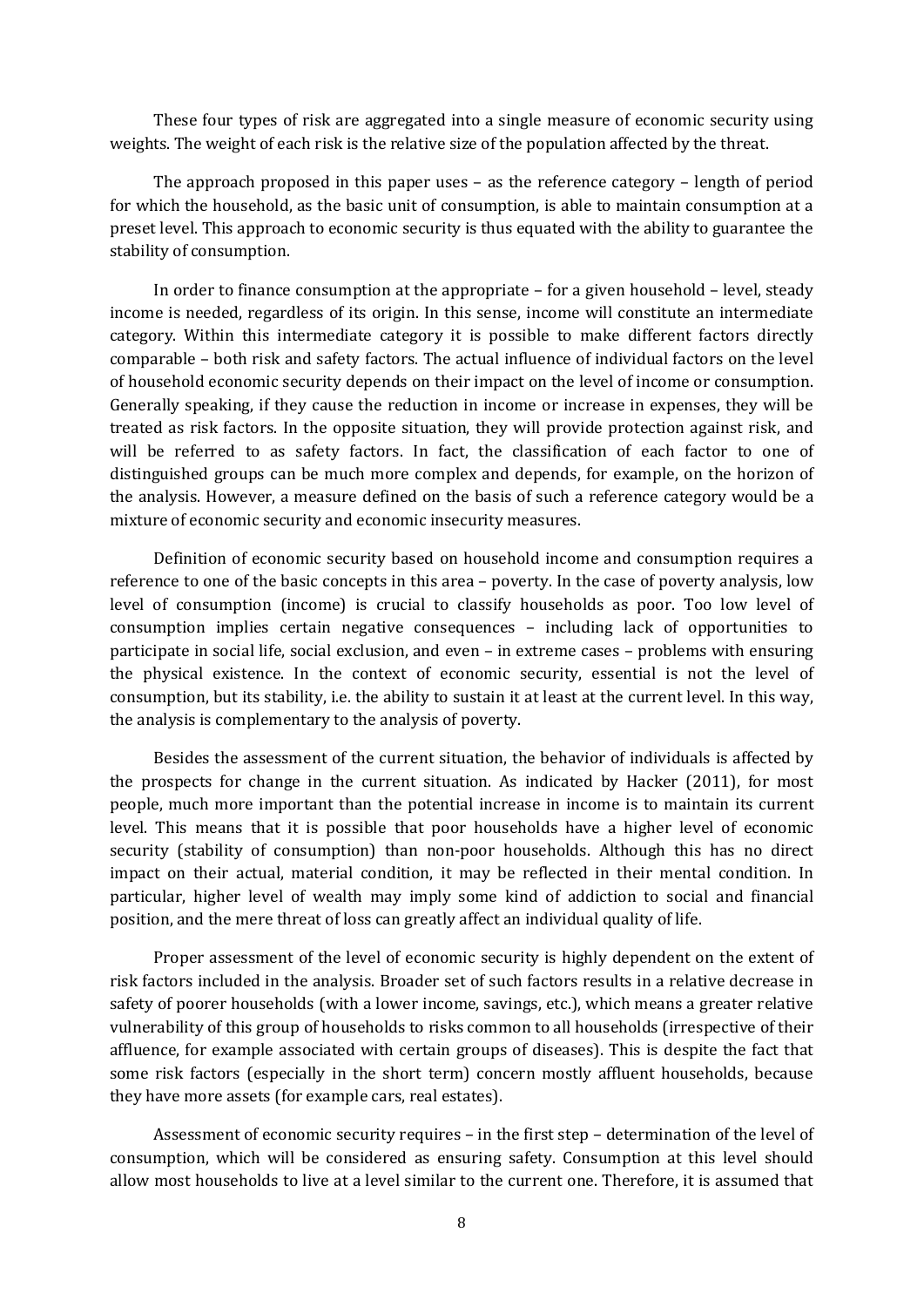in the field of basic goods it will reflect the current level of consumption. Restrictions will apply to luxury goods (and perceived as a luxury) and to expenses aiming at increase in material assets (for example purchase of vehicles or some new equipment for flat or house). Such consumption increased by some fixed expenses of the household (especially repayment of loans) will be referred to as basic expenses.

There are two basic reasons for the focus on expenditure rather than income of households, when assessing their economic security. First, maintaining quality of life is associated with the level of expenses, not income. Actual utility of consumption depends on its structure (style), as well as on the prices paid for each good. Secondly, according to the permanent income hypothesis, consumption is much more stable over time than income and – in this sense – is more representative for medium- and long-term situation of household, as taking into account history of income changes in the past. If volatility was high, it is expected that it will be reflected in the expectations regarding the future financial situation by appropriate adjustment of the current consumption.

The primary source of financing basic expenses is current income – from a job or equivalent (pension, from capital, etc.). The stability of this kind of income takes into account both factors related to the characteristics of the individual and the overall economic situation. In case of loss of current income (or part of it), households can use its substitutes, including in particular:

- Assets both liquid (for example savings and items that can be easily sold) and illiquid (difficult to sell items of property).
- Potential income, resulting from family ties and social relations (possibility to borrow money or getting other support).
- Payments from insurance companies.
- Allowances, benefits and other offered both by the state and non-state institutions.

Depending on the situation of household, insurance payments, donations, benefits and other transfers may be a part of the current household income. Financing current consumption from sale of assets or credits (loans) usually denotes problems with current liquidity and, consequently, means low level of economic security. But potential different meaning of income sources does not affect in any way the generality of the discussion. Each source of income can be described in terms of amount of income from this source and probability of receiving this money (once or continuously in a given period). Various types of income and the estimated probability can be linked to specific individual in the household or household as a whole.

Risk factors reduce the expected amount of household income. Each of these factors is characterized by the amount by which it decreases household income (or increases the cost) and the probability of its occurrence. Depending on the type, risk factors may concern a particular person in a household, a household, or both an individual and a household. For example, the illness of one of persons earning income in the household can mean a reduction in his (her) income for a number of months. It may, however, also involve additional costs of medicines, medical care or rehabilitation (depending on the type of disease and the fact of having health insurance). In this case, the occurrence of such an event will affect both the overall household income and expenditure.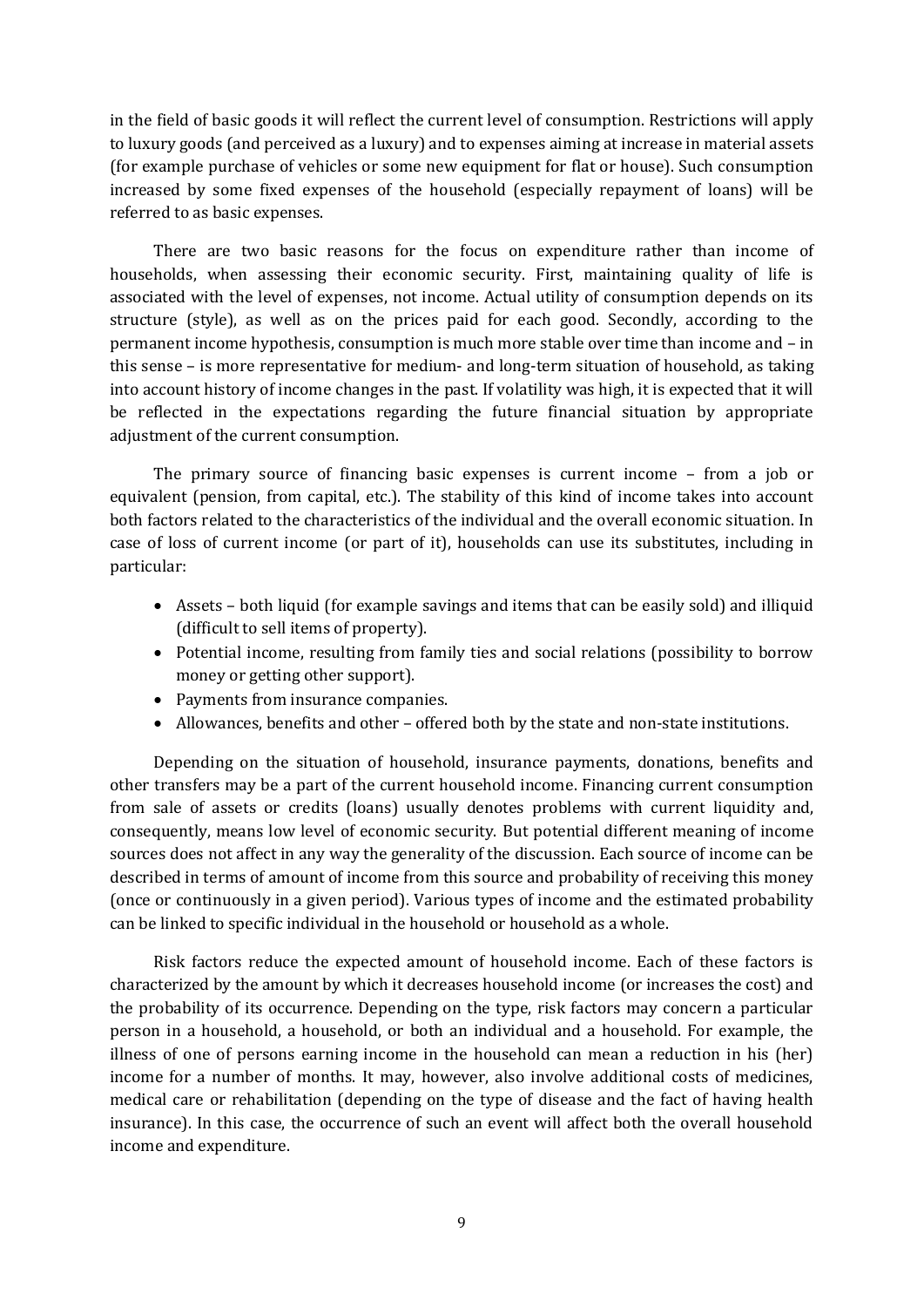For proper identification of risk and safety factors, crucial is the horizon of analysis. In the short and medium term (2-5 years) basic safety and risk factors can be identified on the basis of the current situation and relatively simple forecasts. The most important is the current income (mainly from work and social security) and liquid assets (especially savings, but also easily transferable items of the property). In the slightly longer horizon, also less liquid assets (primarily real estates) should be included. It means that from the point of view of risk factors, the future (in short and medium term) can be treated as – appropriately adjusted – extrapolation of the present.

Assessment of economic security in the long run has a different character. A particular type of risk associated with the long-term analysis is the lack of sufficient funds after retirement. In this case, essential is the overall economic and social situation. Individual factors (characteristics, decisions made in the past) are of secondary importance. Assessment of economic security in such a horizon is possible (except for scenario analysis) only by the assumption that the future will be a predictable consequence of the present. Extrapolations of this type – by their nature – are burdened with a very high risk of error.

Differences between short-term and long-term analysis can be seen in the context of the current structure of expenditure. Some of current expenses, having – broadly defined – investment character, should be treated as a burden, reducing economic security in the short term. Incurred expenses of this type may, however, have a positive impact on economic security in the long run. The expenditure of this type include:

- any expenditure associated with the maintenance, upbringing and education of children,
- expenses on own education of workers, especially when they are incurred in the form of periodic payments,
- expenses associated with the development of their own business,
- additional expenses, related to the health prevention, proper nutrition, etc.

In the context of economic security in the long run, crucial may be the first group of expenditure. The ongoing demographic crisis may, in fact, lead to problems with the solvency of pension funds based on the principle of intergenerational solidarity.

## **3. Measure of economic security**

The level of economic security is a feature of the household. Therefore, its basic assessment is done at the microeconomic level, while the estimate of the average level of security for the whole population requires aggregation of individual values.

The first step in assessment of the economic security of households is determining their basic expenses. This is done on the basis of the consumption pattern. Basic consumption generally covers expenditure on consumer goods not having the luxury character. Limiting consumption to goods classified as basic, implies decline in standard of living for those households which spend money on luxuries and some certain groups of goods – such as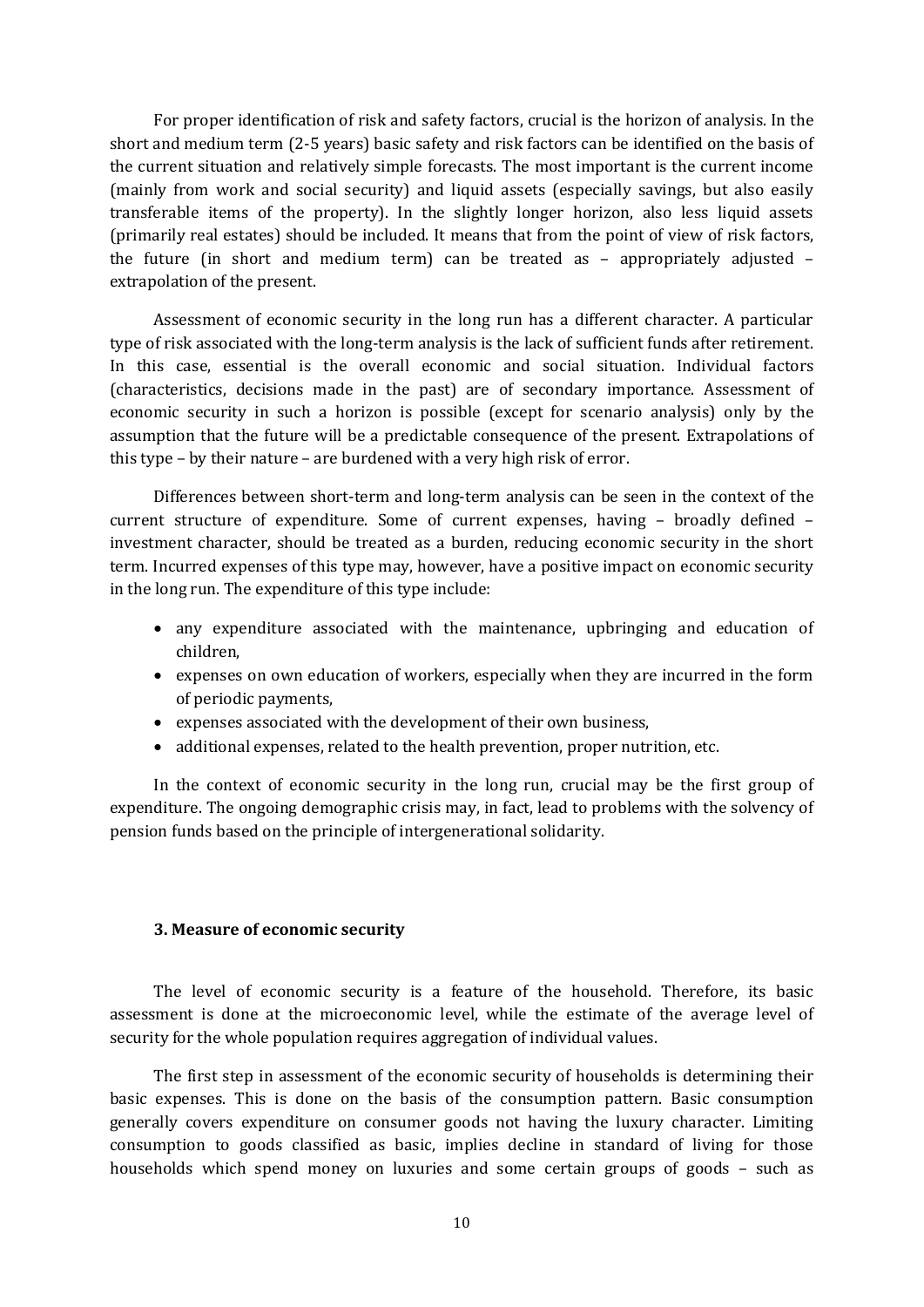recreation, restaurants and hotels. Basic consumption covers expenses on food, clothing, housing (including rent and energy), education and health, sanitation, telecommunications, private vehicles, public transportation and so on, but it does not include investment in new flat (house) equipment and vehicles. Household consumption at a basic level allows maintaining the current level of consumption in many areas (reflects the current consumption of the household), but for some families may mean a decline in the standard of living.

Category of basic expenses, analyzed in the next of this paper, in addition to the basic consumption includes the current monthly repayments of loans and credits. Basic expenses are usually lower than the actual income of the household. 1

The assessed level of expenditure is then adjusted by the amount of additional costs that the household will have to bear in the case of adverse events<sup>2</sup> (for example illness, material losses, equipment failure or consequences of mistakes). For any household, the total level of expenditure is given by:

$$
c_{hA} = b_h + \sum_{r=1}^{R} w_{rh} \alpha_{rhA} \tag{1}
$$

where  $b_h$  denotes basic expenses of the household  $h$  ( $h = 1, ..., H$ ),  $w_{rh}$  – additional costs that the household will have to bear in the case of event  $r$  ( $r = 1, ..., R$ ). Value of additional expenses is calculated as a difference between actual cost, resulting from this event, and insurance payments (both private and social). All possible scenarios of future situation of household h are described by the vectors  $\boldsymbol{\alpha}_{hA} = (\alpha_{1hA}, ..., \alpha_{RhA})$ , where A identifies variant (scenario) of future situation.  $\alpha_{rhA} = 0$  means that in scenario A event r will not occur for household h, and  $\alpha_{rhA} = 1$ – that this event will occur. Set of all possible vectors  $\alpha_{hA}$  will be referred to as SA. If simultaneous occurrence of several events implies the total cost that is different from the sum of costs of these events, such combination of events should be treated as a separate event. The probability of an occurrence of event r in the horizon of analysis is equal to  $p_{rh}$  and may vary between households (depending on their characteristics).

This procedure applies to events (mostly adverse), which consequences influence household expenditure (for example expenses on medical treatment of the household members in the case of illness, the cost of repairing broken equipment and cover other losses). A different situation occurs when an event  $q$  ( $q = 1, ..., Q$ ) affects the level of income of a particular person in the household – job loss, wage reduction or loss of benefits. Then, vectors  $\beta_{hB} = (\beta_{11hB}, ..., \beta_{QM_hhB})$  will mean the possible scenarios of the future situation of the household  $h$ , describing the occurrence of events  $q$ . Values of index  $B$  identify the scenario, indicating events q that are to occur for person  $m ( m = 1, ..., M_h)$  in household h. Set of all possible vectors  $\beta_{hB}$  is denoted by SB. As before,  $\beta_{qmhB} = 0$  means that in scenario B an event q will not occur for a person m in household h and  $\beta_{amh} = 1$  – that this event will occur. Probability of event q is equal to  $p_{amh}$  and the reduction in income, resulting from the occurrence of this event, is  $d_{amh}$ .

**.** 

 $<sup>1</sup>$  As is apparent from the data collected, it is not necessarily the case. In the case of some households,</sup> current income is not sufficient to cover current expenses, even at a basic level.

<sup>2</sup> The assumption that future events are adverse can be easily waived by introducing the possibility of declaring negative changes in the level of expenditure. The same applies to changes in the level of individual income.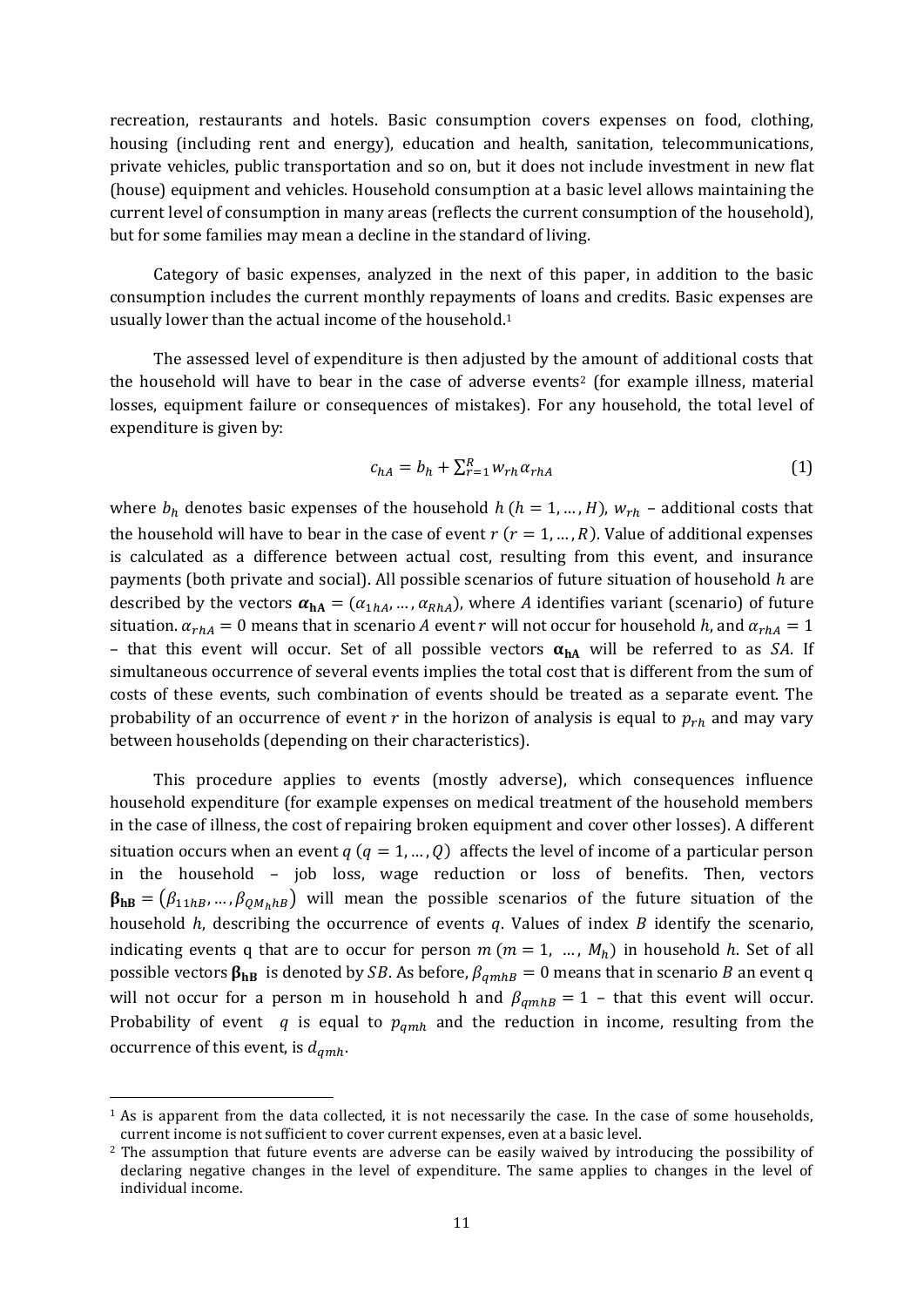In the case of events that affect both the level of expenditure and income of one or more persons in the household, some scenarios of future events are dependent on each other. In this case, some combination of scenarios A and B will not be considered, and the  $SAB$  will denote a set of all possible combinations of scenarios  $A$  and  $B$ . An example of such a situation may be a disease of one person in the household. It results in increase in the health care costs (related to the costs of medical treatment and the purchase of medicines), but also in decrease in the income level of this person, which is a consequence of the disease. In this case, scenarios assuming decrease in income and no changes in the level of consumption, and increase in consumption in the absence of changes in the level of income will not be considered.

In the case of a joint occurrence of events affecting the level of personal income  $(q)$ , and the level of household consumption  $(r)$ , scenarios of future situation are identified, in which household income will be sufficient to cover basic expenses:

$$
I_{hAB} = \begin{cases} 1 & \text{if } \sum_{m=1}^{M_h} (y_{mh} - \sum_{i=1}^{Q} d_{qmh} \beta_{qmh} ) \ge c_{hA} \\ 0 & \text{if } \sum_{m=1}^{M_h} (y_{mh} - \sum_{i=1}^{Q} d_{qmh} \beta_{qmh} ) < c_{hA} \end{cases}
$$
(2)

where  $y_{mh}$  denotes current income of person m in household h.  $I_{hAB} = 1$  denotes that the total income of members of the household  $h$  is sufficient to cover the basic expenses of this household in case of joint occurrence of events from scenarios  $A$  (in terms of possible changes in the level of household consumption) and  $\overline{B}$  (in terms of possible changes in the income of all persons in this household).

Assuming the independence of events in the scenarios under consideration (any dependence can be eliminated by creation of a new event, including the combined occurrence of some other events) the probability of joint realization of scenarios A and B is given by:

$$
p_{hAB} = \prod_{r=1}^{R} \left[ p_{rh}^{\alpha_{rhA}} (1 - p_{rh})^{(1 - \alpha_{rhA})} \right]
$$

$$
\cdot \prod_{m=1}^{M_h} \prod_{q=1}^{Q} \left[ p_{qmh}^{\beta_{qmhB}} (1 - p_{qmh})^{(1 - \beta_{qmhB})} \right]
$$
(3)

Probability of maintaining the total income of all household members at the level guaranteeing possibility of financing basic expenses is equal to:

$$
p_h = \sum_{AB \in SAB} I_{hAB} p_{hAB} \tag{4}
$$

where  $AB$  denotes joint realization of scenarios  $A$  i  $B$ . If there exist scenarios, in which income is not sufficient to finance basic expenses  $(I_{hAB} = 0)$ , probability  $p_h$  is lower than 1. In such a case missing income of household *h* denotes expected value of income that should be earned in each scenario (where  $I_{hAB} = 0$ ), to finance basic expenses. Value of missing income is given by:

$$
MI_h = \sum_{AB \in SAB} \left\{ \left[ c_{hA} - \sum_{m=1}^{M_h} \left( y_{mh} - \sum_{i=1}^Q d_{qmh} \beta_{qmh} \right) \right] \cdot (1 - I_{hAB}) p_{hAB} \right\} \tag{5}
$$

Based on this information it is possible to determine the security level of the household according to the formula: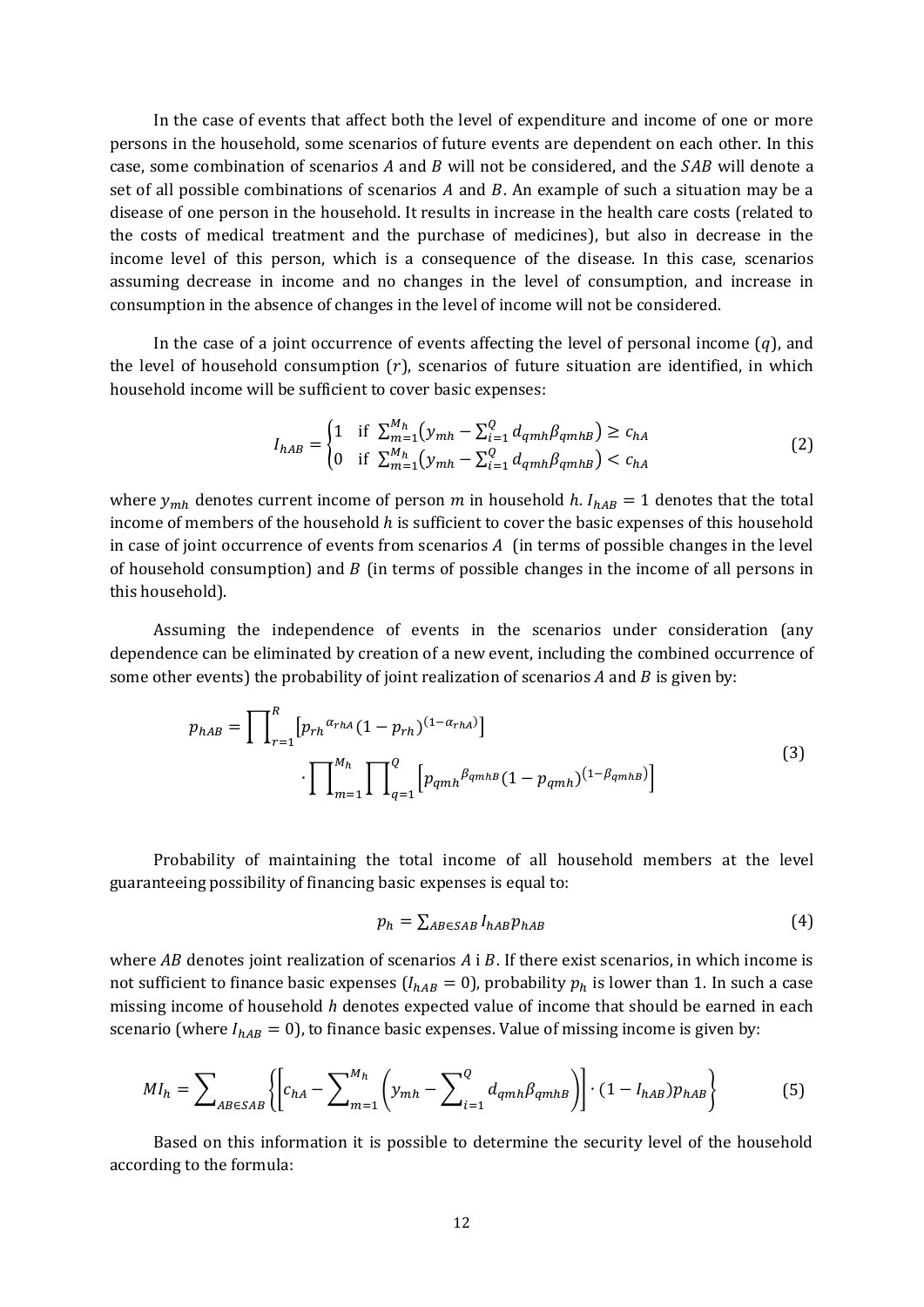$$
ES_h = \begin{cases} 1 & \text{if } S_h \geq M I_h \\ p_h + (1 - p_h) \frac{S_h}{M I_h} & \text{if } S_h < M I_h \end{cases} \tag{6}
$$

where  $S_h$  denotes the value of assets, which could substitute the current household income. Measure  $ES$  takes values between 0 and 1. Multiplying this value by the length of the horizon of the analysis, we obtain an expected length of period, for which the household will be able to finance basic expenses.

The higher the value of  $ES$ , the greater the economic security, i.e. the household is able to finance its consumption (expenditure) for a longer period, using current income and assets (as substitute for current income). A value of 0, indicating a complete lack of economic security, occurs only when the basic expenses exceed the amount of income in each of the considered scenarios and the household does not have any assets that could substitute the current income. Value equal to the length of horizon of analysis ( $ES = 1$ ) indicates that the expected value of the total income of the household members is not lower than the expected value of the expenditure. This does not mean, however, that the household will be able to finance their spending in each (even the worst) case. To do so, the current household income increased by the value of assets, would have to be higher than the maximum possible level of expenditure in all possible scenarios:

$$
S_h + \min_{AB \in SAB} \sum_{m=1}^{M_h} \left( y_{mh} - \sum_{i=1}^Q d_{qmh} \beta_{qmh} \right) \ge \max_{AB \in SAB} c_{hA} \tag{7}
$$

Additivity of the proposed measure allows the assessment of the average level of economic security in the scale of the population. Calculating the average value of  $ES$  for all households of a given group (national, social or occupational), an average length of the period is obtained.

The design of the measure allows taking into account many different risk factors, affecting both household consumption and income of individuals. In the case of a large number of possible scenarios, it is possible to determine the expected impact of some events in a simplified form. Several rare events with similar financial consequences can be treated as a single event (assuming independence). In this case, the probability of such compound event would be equal to the sum of probabilities of individual events, while a change in income or expenses – to the average change for these events. Giving an approximately the same assessment of economic security, such procedure can significantly reduce number of analyzed scenarios.

#### **4. Data**

To assess the level of economic security of households in Poland were used data from two independent, mutually complementary sources.

The first one is the study Social Diagnosis (see Council for Social Monitoring 2012). This study is the most extensive, independent research on the situation of Poles and Polish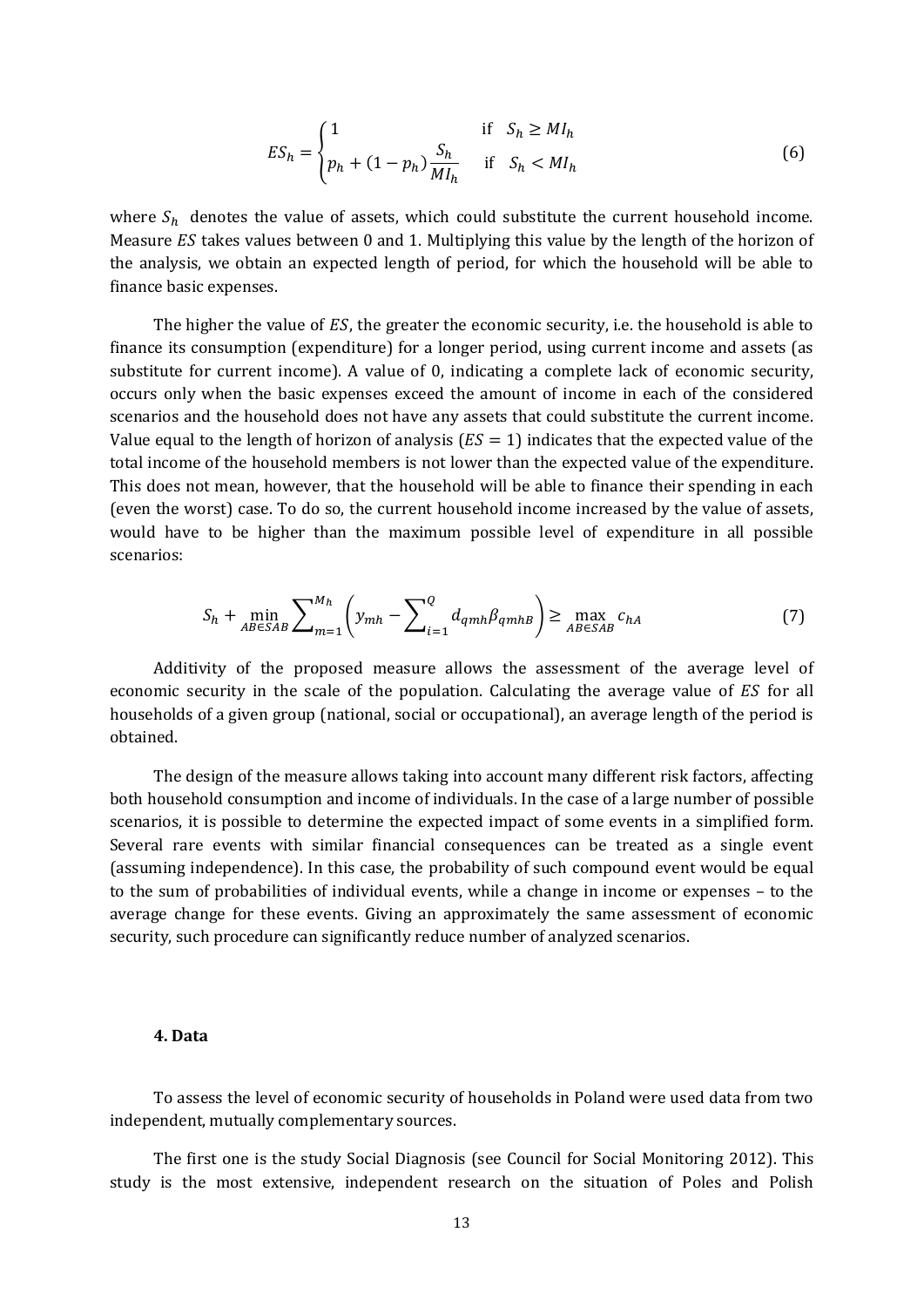households. In Social Diagnosis respondents are asked about the issues related to the material situation of their household (income, material status, savings, loans, etc.), economic activity, the health situation and their personal opinions on several current problems. The first round of this study took place in 2000. In the data for this year, however, there is no information on the individual income, which is required to estimate the level of economic security. Therefore, in the next of the paper, subsequent rounds are taken into account. They took place in years 2003, 2005, 2007, 2009 and 2011.

Social Diagnosis is a panel study – in subsequent rounds are involved all households with previous rounds, which have given their consent.3 Sample size is on increase, and in subsequent rounds included 3 961, 3 851, 5 532, 12 381 and 12 386 households. Such sample size, coupled with the sampling method used in official surveys conducted by the Central Statistical Office, provides high quality of data collected in this study.

The second source of data, used to assess the economic security, is a data set from the household budget survey - the official survey of the Central Statistical Office. In contrast to Social Diagnosis, this study is focused on a specific issue – the structure of expenditure and the level of household wealth. Although the scope of the data collected in this study is much narrower than in the case of the Social Diagnosis, it contains very detailed information on the structure of consumption.

Household budget survey is conducted in Poland for decades, but in this analysis will be used only the data complementary to the Social Diagnosis – for years 2003, 2005, 2007, 2009 and 2011. Survey sample size included, respectively, 32 452, 34 767, 37 366, 37 302 and 37 375 households.

Due to the complementarity of the two data sets, an analogous method of data collection and a similar set of basic variables, characterizing individual households and their members, an attempt has been made to combine data from both sets. <sup>4</sup> Most of the information necessary to assess the level of economic security is available in the Social Diagnosis, and this data set has been taken as the main one. Another argument in favor of this choice is that the unique information, available only in household budget survey data, concerns the structure of consumption. This structure – to the extent necessary to assess the level of economic security – is relatively similar for groups of households, distinguished with respect to the income level and some general characteristics of households.

The process of combining both data sets was based on stochastic assignment of records (household – especially their consumption patterns) from household budget survey to records (households) in the Social Diagnosis. In this sense, it can be seen as a form of data imputation.

To identify households with as similar as possible patterns of consumption, in both data sets households were divided into groups on the basis of the information about income (9 classes of income), the number of household members (5 classes), the ownership of items of property (a car, a personal computer with an internet access, a dishwasher and a cottage),

**.** 

<sup>3</sup> In subsequent rounds, the study covered approximately two thirds of households in the previous round. There are weights published for each household which make it possible to assess the impact of this method of construction of the sample on the final results. These weights were taken into account in the assessment of the level of economic security.

<sup>&</sup>lt;sup>4</sup> The method of combining these data sets is described in Kośny (2013).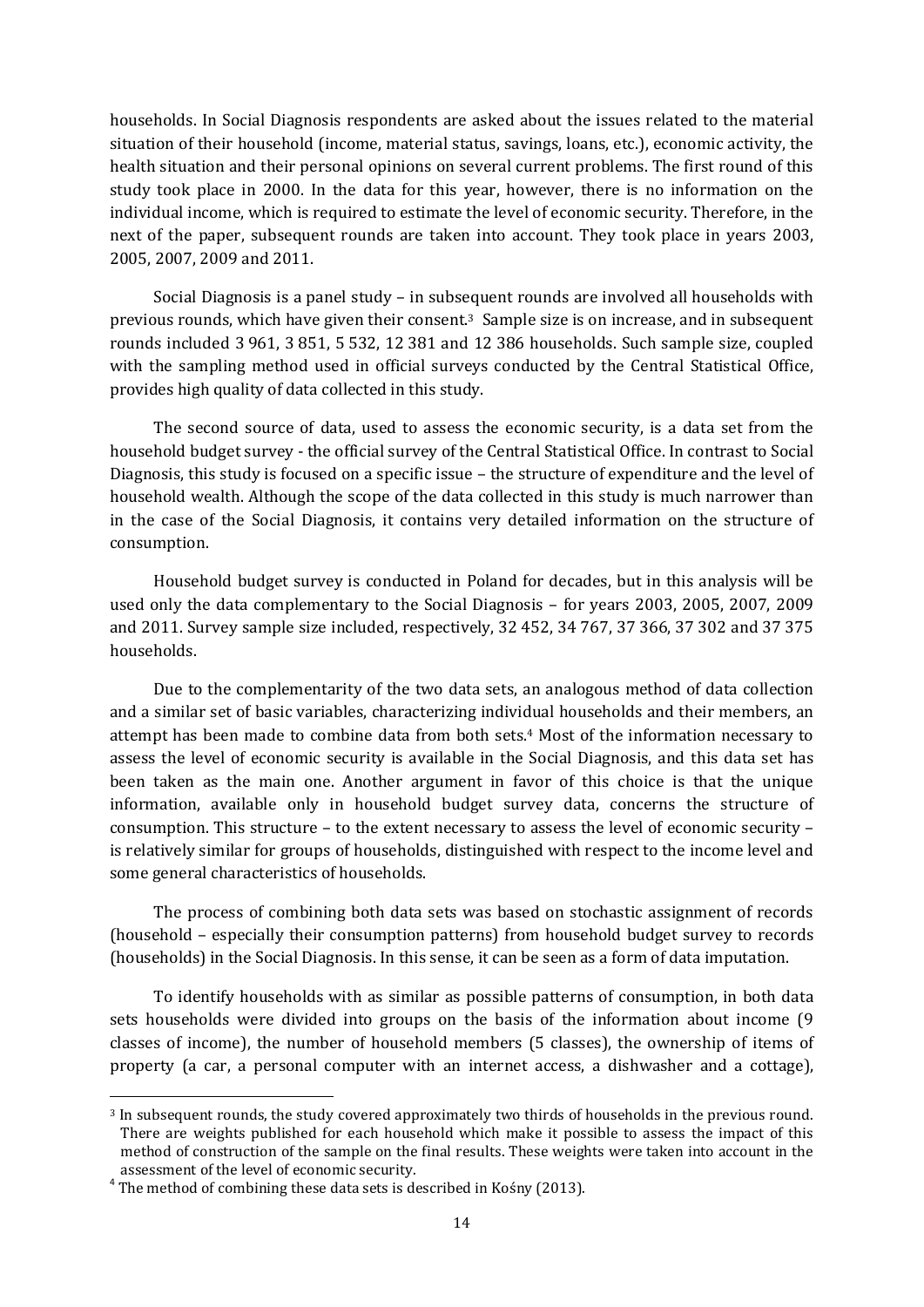characteristics of household members (age of a reference person – 5 classes and education level attained by this person – 6 classes), the source of income (6 classes), the demographic type of the household (5 classes) and place of residence (6 classes). Items of property have been chosen on the basis of the results of the estimation of econometric models, characterized in Appendix.

Assignment of households from household budget surveys to households from the Social Diagnosis was carried out within so defined classes. For each household in the Social Diagnosis, households with the same (or similar – belonging to the same class in most of specified areas) characteristics was sought in the household budget survey. If only one household matched, direct assignment was made. If there were more such households, the assigned household was chosen randomly.5 Perfect fit (all the characteristics were equal) took place – in subsequent years – for approximately 40-60% households. In the absence of households with identical characteristics, level of compliance was reduced by one level – successively demographic type of the household, education level of reference person, place of residence, source of income and age of the reference person). This reduction was performed until full compliance was obtained. Removal of one or two characteristics caused increase of assigned households to about 70-85%. Reduction by 5 levels (out of 11) increased the number of matched records to 99.5%.

Analysis presented in the empirical part was done for household which reported the income and declared work as a main source of income (income from employment, selfemployment or agriculture). Due to the specificity of pensions as a source of income, retired people were excluded. The same concerns households declaring transfers and benefits as a main source of income. From the standpoint of economic security these group should be considered separately.

# **5. Economic security of households in Poland**

 $\overline{a}$ 

Due to the availability of relevant data, an evaluation of the economic security was performed for a two-year horizon. For such a period results can be interpreted as the expected number of months by which the household will be able to finance their basic expenses at the current level, or as a value between 0 and 1, indicating the part of the horizon of the analysis. In the next of the paper, results are presented in the second of these methods, due to the fact that most economic security measures, proposed in the literature, is expressed in this way (see, for example, Osberg and Sharpe 2011).

Two-year horizon of analysis implies that the risk factors characteristic for longer periods (such as the stability of the state system, the stability of public finances and social security) will not be directly considered. On the asset side only savings, as the most liquid assets, will be taken into account.

According to the definition given in the previous section, basic consumption includes spending on:

<sup>&</sup>lt;sup>5</sup> Random selection of households could be replaced by average consumption structure for the group. Such a solution would, however, reduce the variance of variables in the resulting set.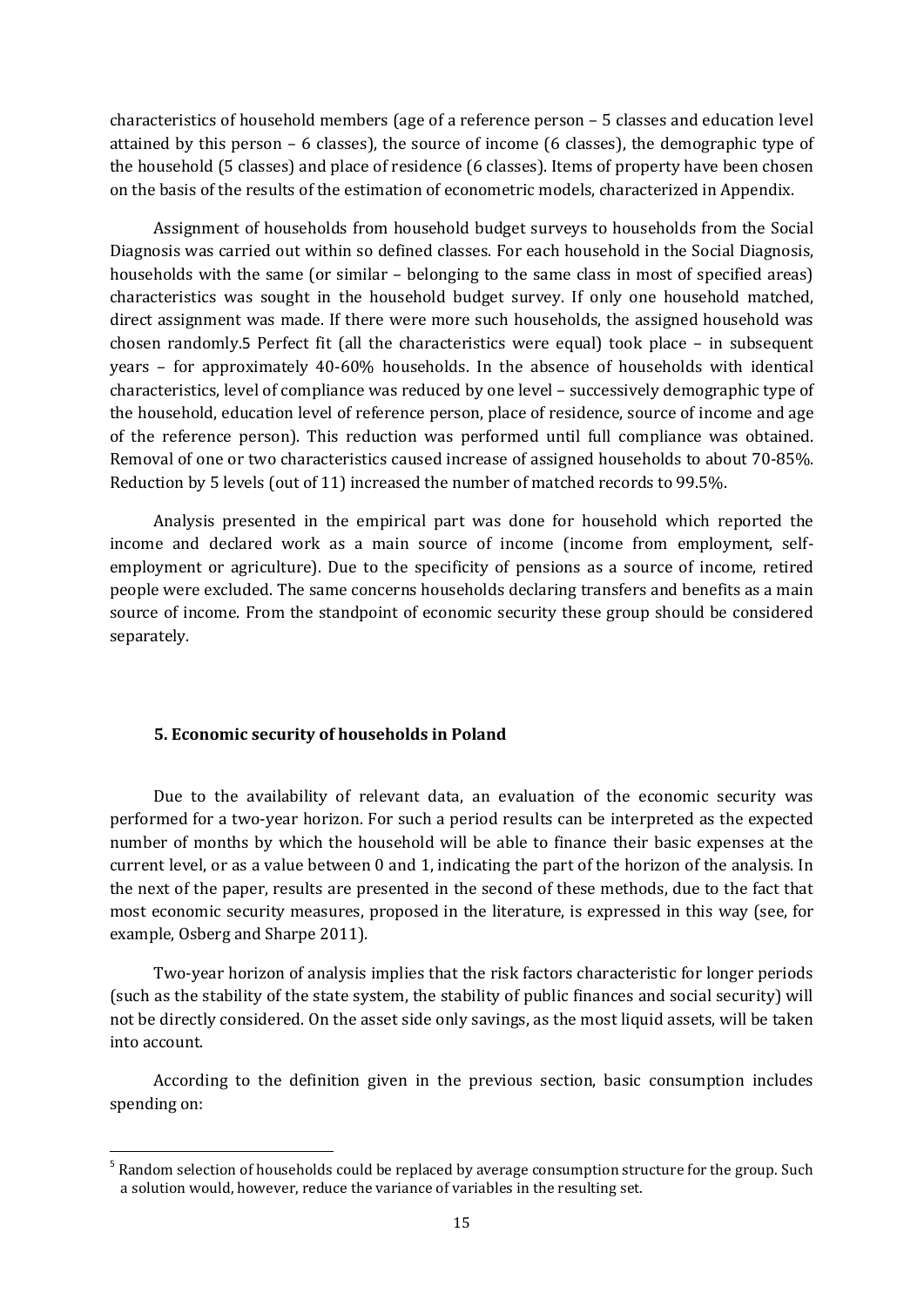- Food, clothing and footwear,
- Current maintenance of flat or house and energy,
- Health.

 $\overline{a}$ 

- Education,
- Public transportation and maintaining the possessed vehicles,
- Cleaning agents and
- Cigarettes and some kinds of alcohol.

In addition, the household must ensure funds for the repayment of current loans. Basic consumption and the repayment of loans, however, will be considered separately, in order to examine their relative impact on the economic security.

Information on the structure of household consumption – in the combined data set – come from household budget survey. The procedure of combining data sets, however, took into account a number of parameters closely related to wealth, assets and the structure of the household. Inside each class, distinguished on the basis of these characteristics, structure of consumption is expected to be similar. And such structure of consumption was adjusted by the actual level of household income, declared in the Diagnosis of Social.

Estimated value of basic expenses were lower – from a dozen to more than thirty per cent – than the minimum income (that makes ends meet) declared in the Social Diagnosis as an answer to the single question. In the case of poorer households observed differences were larger, whereas for the wealthiest households this relationship was often reversed. This may indicate, on the one hand, the readiness of the wealthiest households to significant reductions in consumption, on the other hand – some expectations of the poorest households concerning the income growth. In the latter case, the problems with the current financing of consumption are directly reflected in the level of economic security, if the earned income is not enough to cover basic expenses.

It implies that the declarations regarding the minimum household income does not fully reflect category of basic expenses. Therefore, further analysis takes into account values resulting from the analysis of the structure of expenditure. And the potential impact of changes in the basic expenses on economic security will be presented in the sensitivity analysis.

Adverse events, affecting the future situation of the household, considered in the next part, will be limited to the loss of job. This risk does not apply to people currently living on benefits (which may improve their situation by finding a job) and people whose main source of income is a pension.<sup>6</sup> Limiting the analysis to the risk of job loss is partly justified by the situation of households in Poland. Universal health insurance limits – in most cases – the impact of the disease to partial or complete loss of current income from work. Chronic diseases, often involving considerable expenditure on medicines (especially for the elderly), are usually already reflected in the structure of household expenses. Disregarding other risks implies that estimates of economic security obtained in this way should be interpreted as the upper limit of their actual level. Taking into account other types of adverse events – both affecting the level of household

 $6\,$  For pensioners, the probability of maintaining the individual income at the same level was set to 1. To better reflect the situation of this group of people, probability of surviving of people at a certain age should be taken into account, and – in the long run – also the risk of insolvency of the social security system.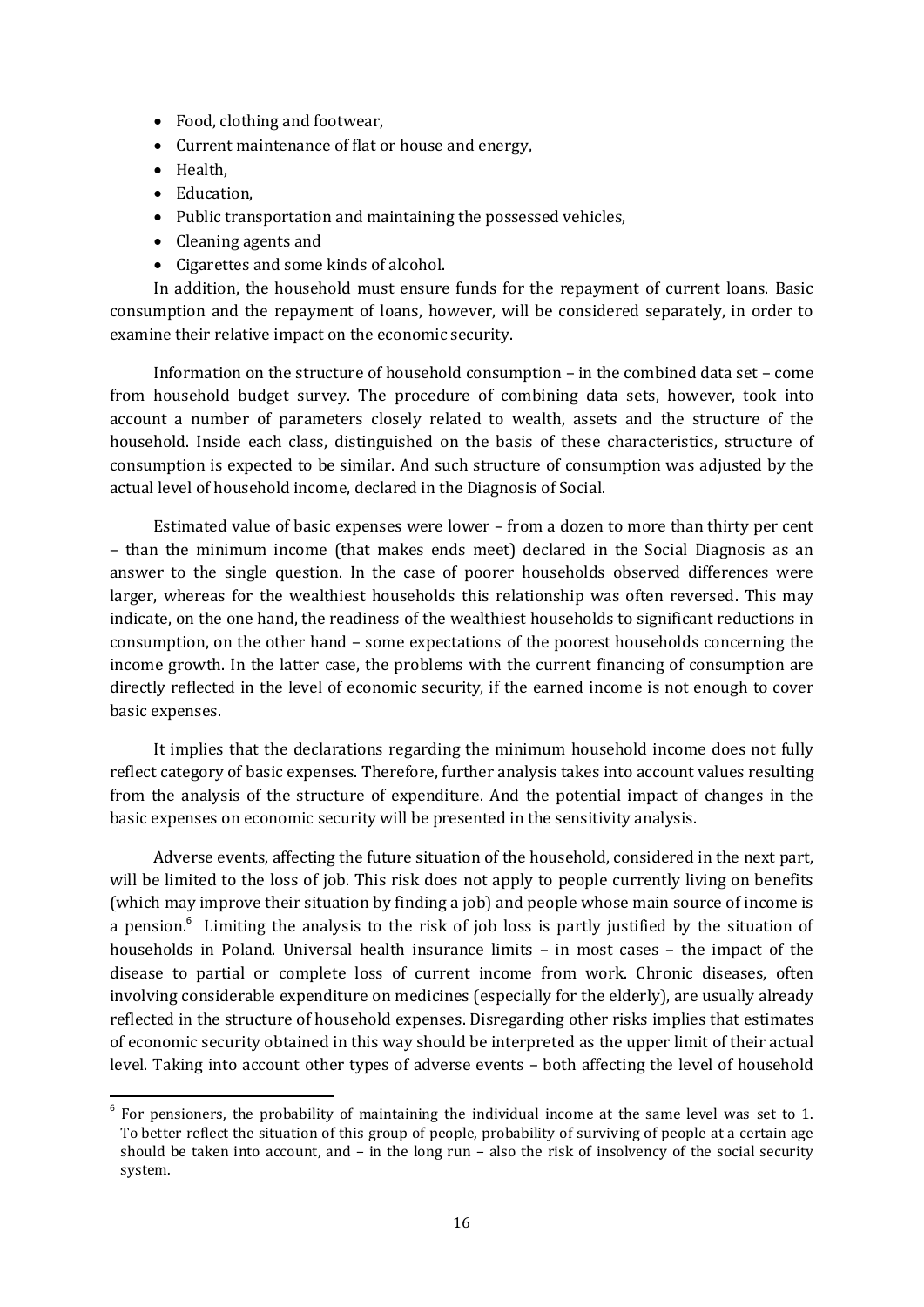expenditure and income of its members – would result in decrease of economic security. In addition, due to the fact that many risk factors are common to households that are more and less affluent, it is expected that the relative situation of the poorer households will be worse after taking into account these additional factors.

Probability of having the job (income) was determined on the basis of estimation of parameters of the logistic regression function, given by:

$$
ln\left(\frac{p_{mh}}{1-p_{mh}}\right) = \hat{\beta}_0 + \hat{\beta}_1 x_{1,mh} + \hat{\beta}_2 x_{2,mh} + \hat{\beta}_3 x_{3,mh}
$$
(8)

where  $p_{mh}$  is the probability that person m in household h will work full-time at the end of the two-year period. Values  $\hat{\beta_{i}}$  denote estimates of unknown parameters, and  $x_{i,mh}$  – values of variable  $X_i$  for person m in household h. In the final model, three variables were incorporated:  $X_1$  – work in full-time (1 for persons working full-time and 0 for others),  $X_2$  – ownership of the employer (1 for state-owned or municipal and 0 for private) and  $X_3$  – health status (1 if health never interferes with daily activities and 0 otherwise). Other explanatory variables considered, including subjective assessment of the stability of sources of income (1 if respondent never felt that the source of income is unstable and 0 otherwise) and a subjective assessment of the financial situation (1 if financial problems never hinder one's life and 0 otherwise) proved to be insignificant. As the dependent variable were adopted answers to the question, whether a person is working full-time (1 for working full-time and 0 for others) concerning the situation of this person in the next round of the study (two years later).

Estimation of the parameters was done on the basis of the panel sub-sample from the Social Diagnosis (7 710 individuals in 2003-2005, 6 724 individuals in 2005-2007, 8 092 individuals in 2007-2009 and 17 280 individuals in 2009-2011). The estimation was carried using maximum likelihood method in a package SPSS. Fit of the model (based on a Nagelkerke's pseudo- $R^2$ ) was as follows: for 2003-2005 – pseudo- $R^2 = 0.53$ , for 2005-2007 – pseudo- $R^2 = 0.48$ , for 2007-2009 – pseudo- $R^2 = 0.61$ , and for 2009-2011 – pseudo- $R^2 = 0.64$ . Likelihood ratio values were equal to 6 415 for 2003-2005, 6 228 for 2005-2007, 6 267 for 2007-2009 and 12 677 for 2009-2011 and the percentage of correct classifications was equal to 84.6%, 81.6%, 85.9% and 87.3% in subsequent periods respectively.

Besides the explanatory variables approved for the final model, other sets of variables were considered as well. Similar level of fit was obtained when variables describing the ownership of employer and health status were replaced by variables characterizing the respondent – for instance, education and gender. However, adding these variables to the existing model did not improve the fit. For this reason, variables directly related to the work have been analyzed.

During the selection of explanatory variables, very interesting was lack of statistical significance of variables describing the subjective perception of their own economic situation – in case of both stability of income sources (in this case work, because the analysis concerned households declaring work as the main source of income) and stability of the financial situation (its negative assessment could provide an incentive to look for work by people currently not working). Despite the fact that the subjective assessment of their own situation strongly influences the decisions, this assessment does not appear to be plausible as a predictor of the future situation of individuals or households.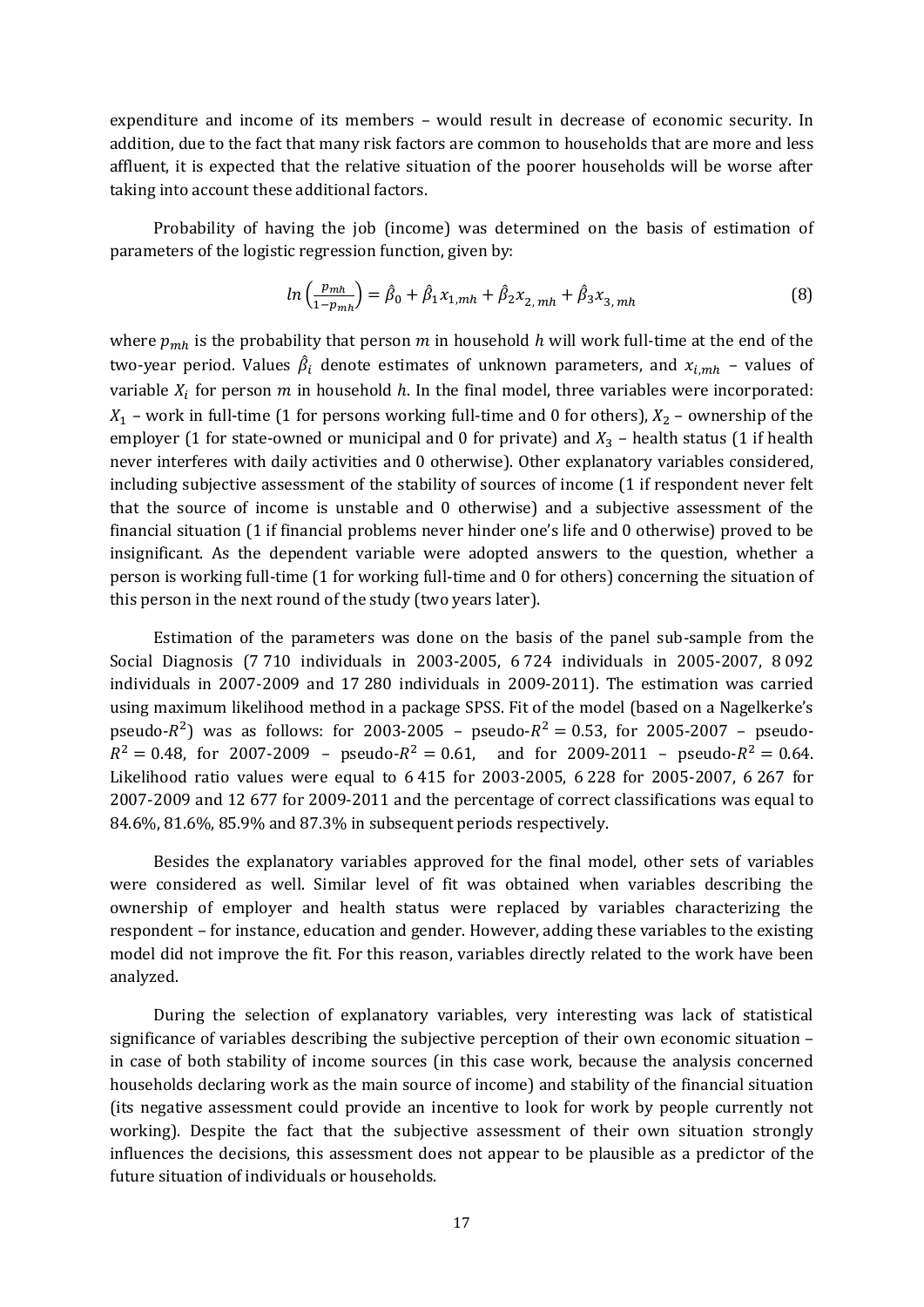| Parameter                              | <b>Estimates for the period</b> |           |           |           |  |
|----------------------------------------|---------------------------------|-----------|-----------|-----------|--|
|                                        | 2003-2005                       | 2005-2007 | 2007-2009 | 2009-2011 |  |
| $\hat{\beta}_1$ (full-time work)       | 3.06                            | 2.77      | 3.44      | 3.71      |  |
|                                        | (0.07)                          | (0.07)    | (0.07)    | (0.05)    |  |
| $\hat{\beta}_2$ (employer's ownership) | 0.81                            | 0.96      | 1.12      | 0.97      |  |
|                                        | (0.11)                          | (0.12)    | (0.13)    | (0.09)    |  |
| $\hat{\beta}_3$ (health)               | 0.50                            | 0.72      | 0.96      | 0.76      |  |
|                                        | (0.07)                          | (0.07)    | (0.07)    | (0.05)    |  |
| $\hat{\beta}_0$                        | $-2.13$                         | $-1.72$   | $-2.00$   | $-2.00$   |  |
|                                        | (0.05)                          | (0.05)    | (0.05)    | (0.04)    |  |

## **Table 1. Estimates of parameters of logistic regressions**

Note: standard errors in parentheses.

**.** 

The results of the estimation of the model, given by equation 8, in subsequent periods are presented in Table 1.

Due to the lack of data about the situation in 2013, to estimate the level of economic security in 2011 will be adopted parameters obtained for the years 2009-2011. Situation on the labor market – which is the main factor affecting the value of the estimated parameters of the model – has not changed appreciably between 2009 and 2011, despite the economic downturn during this period led to a slight rise in unemployment.

Logistic regression model allows calculation of the probability of having full-time work at the end of the two-year period on the basis of the information about the current situation of a given person, according to the formula:

$$
p_{mh} = \frac{\exp(\hat{\beta}_0 + \hat{\beta}_1 x_{1,mh} + \hat{\beta}_2 x_{2,mh} + \hat{\beta}_3 x_{3,mh})}{1 + \exp(\hat{\beta}_0 + \hat{\beta}_1 x_{1,mh} + \hat{\beta}_2 x_{2,mh} + \hat{\beta}_3 x_{3,mh})}
$$
(9)

Calculated probabilities allow an assessment of the impact of two types of events on the level of household economic security. The first one is the loss of full-time work – an adverse event  $q = 1$ , where  $x_{1,mh} = 1$  and  $p_{1mh} = 1 - p_{mh}$ . The second one is finding the full-time work – a favorable event  $q = 2$ , where  $x_{1,mh} = 0$  and  $p_{2mh} = p_{mh}$ .

Having information on basic expenses of a household, income earned by each of its members, and the probabilities of continuing, losing or gaining full-time work, identification of scenarios in which the household will be able to finance expenditures<sup>7</sup>, requires determining changes in the level of income  $d_{qmh}$ . Based on panel data analysis in the two-year periods, it was found that the lack of change in the position of a person in the labor market (working full-time at the beginning and end of the period, or no full-time work at the beginning and end of period)

 $7 I_{hB} = 1$  in the formula (2). Scenarios from the set *SA* will not be considered because they were not included any adverse events, affecting the level of household expenditure.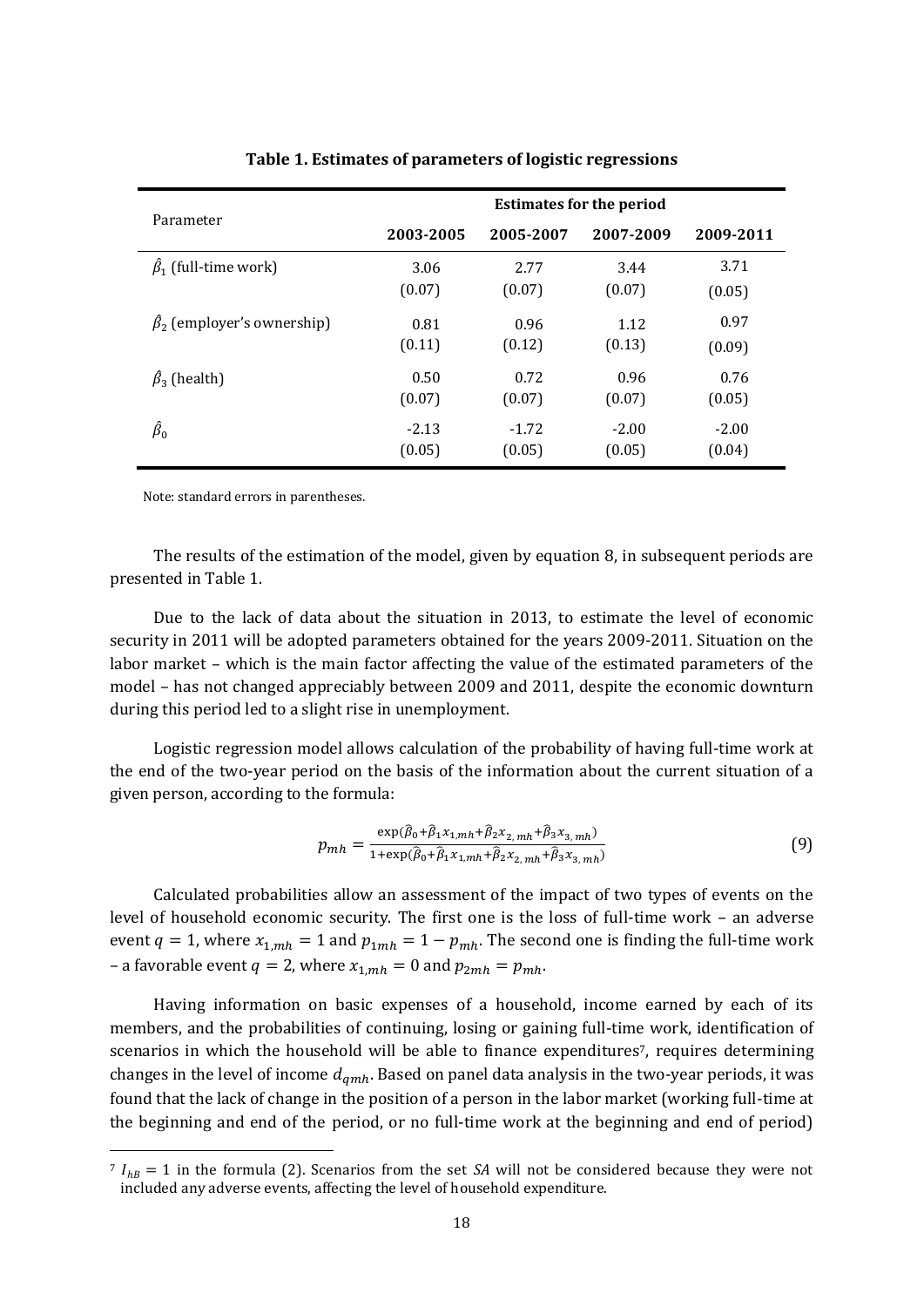implies that the income of the person remains at approximately the same level.<sup>8</sup> Significant differences were observed in the level of income in the case of finding or losing a job. The obtained values differ significantly from period to period, so in the further analysis it was assumed that finding the full-time work doubles the current income and losing the full-time work results in the reduction of income by half. This means that  $d_{1mh} = 0.5y_{mh}$  and  $d_{2mh} = -y_{mh}$ . These values approximately reflect the average change. The sensitivity of the level of economic security to changes in these parameters will be presented in the next section.

The collected information helps to determine – for each individual household – both probability  $p_h$  (see equation 4) of being able to finance the household expenses at a preset level  $c_h$  and the amount of missing income  $MI_h$  (see formula 5).

The final step in the estimation of economic security is to determine the level of liquid assets, which may periodically substitute current income. Due to the length of the horizon of the analysis and the lack of possibility of precise assessment (based on available data) of the value of fixed assets, liquid assets were reduced to savings. In the Social Diagnosis amount of savings is declared in brackets, in relation to the monthly household income. Value of savings for a given household, used in the further analysis, is calculated as a product of current income and the number of months equal to the mean of the limits of declared interval. For the first interval (below monthly income) multiplier was set to 0.5, for the second interval (between monthly and 3-month income) – to 2, for the third (between 3-month and 6-month income) – to 4.5 and for the fourth (between 6-month and 12-month income) – to 9. For the highest interval (above the annual income) multiplier was arbitrarily set to 18.

Estimates of economic security, obtained for each household on the basis of the formula (6), can be aggregated, allowing for an assessment of the average level for the entire sample. Mean values for the following periods are presented in Table 2.

| Year        | 2003  | 2005  | 2007  | 2009    | 2011  |
|-------------|-------|-------|-------|---------|-------|
| Mean        | 0.758 | 0.747 | 0.815 | 0.840   | 0.831 |
| Median      | 0.904 | 0.939 | 0.996 | 1.000   | 1.000 |
| Sample size | 2066  | 1906  | 2930  | 6 1 9 8 | 5635  |

**Table 2. Average level of economic security**

The results indicate a relatively high level of economic security of households declaring income from work as main source of income. Direct impact on this result had a general economic situation which has improved significantly between 2003 and 2009. Interpreting the level of economic security as the expected length of time for which the household is able to finance its basic expenses, the length of this period ranged from just over 18 months in 2003 to more than 20 months in 2009.

**.** 

<sup>&</sup>lt;sup>8</sup> In subsequent periods, there were small (few percent) differences in groups of both the workers and the unemployed.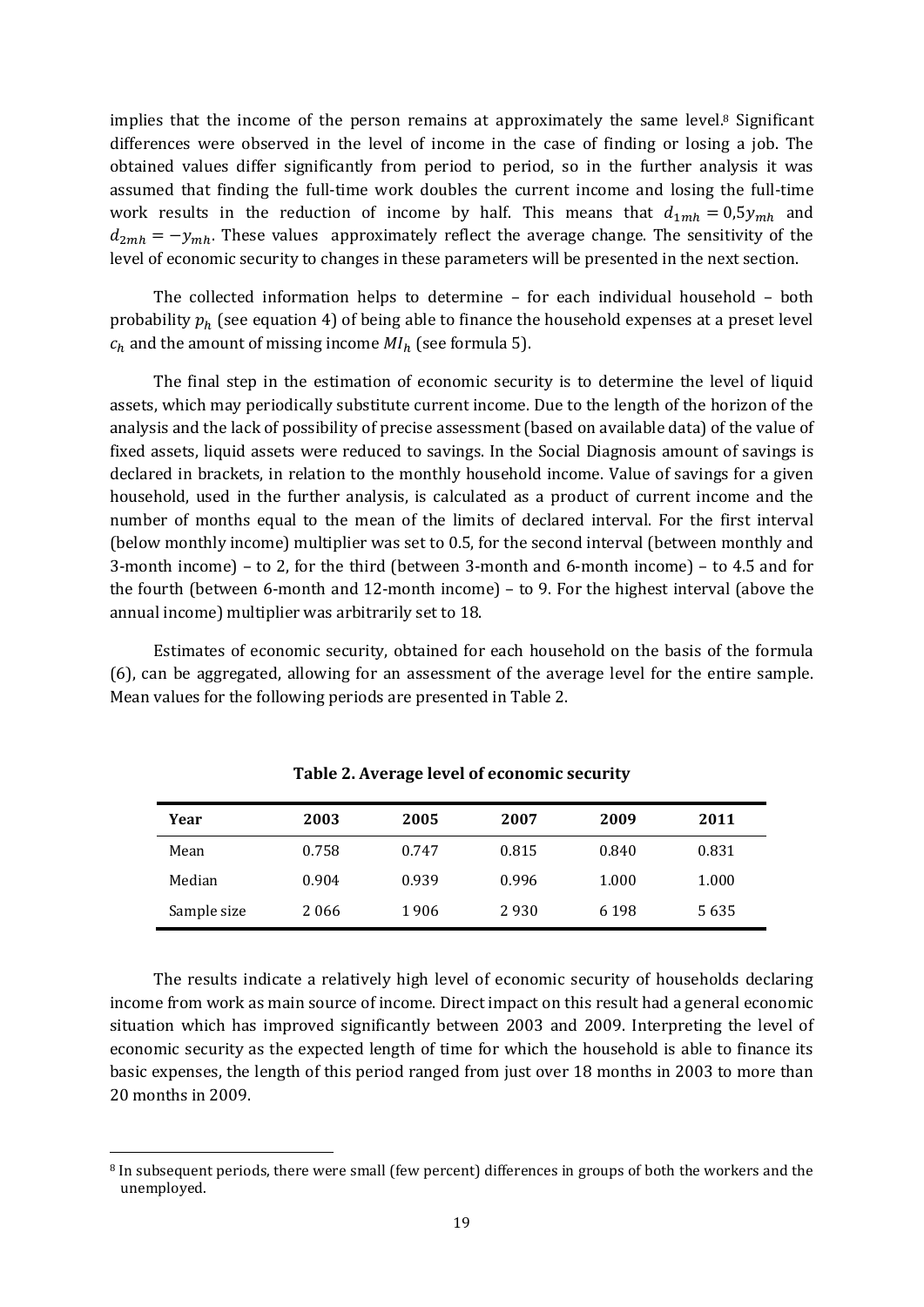| Economic       | Share of households (%) |      |      |              |      |
|----------------|-------------------------|------|------|--------------|------|
| security index | 2003                    | 2005 | 2007 | 2009         | 2011 |
| $0.0 - 0.1$    | 14                      | 15   | 12   | 11           | 12   |
| $0.1 - 0.2$    | 2                       | 4    | 2    | 2            | 3    |
| $0.2 - 0.3$    | 0                       | 2    |      |              | 2    |
| $0.3 - 0.4$    | 0                       |      | O    | $\mathbf{0}$ |      |
| $0.4 - 0.5$    |                         |      |      | $\mathbf{0}$ |      |
| $0.5 - 0.6$    | 2                       |      |      | $\mathbf{0}$ |      |
| $0.6 - 0.7$    | 2                       | 2    |      | $\mathbf{0}$ |      |
| $0.7 - 0.8$    | 10                      | 8    | 2    |              |      |
| $0.8 - 0.9$    | 15                      | 14   | 7    | 6            |      |
| $0.9 - 1.0$    | 53                      | 54   | 74   | 78           | 73   |

# **Table 3. Distribution of economic security**

**Table 4. Mobility of households' economic security**

|                           |               | Share of households (%)         |               |                |
|---------------------------|---------------|---------------------------------|---------------|----------------|
|                           |               | Economic security level in 2005 |               |                |
|                           |               | $0.00 - 0.25$                   | $0.25 - 0.75$ | $0.75 - 1.00$  |
| Economic                  | $0.00 - 0.25$ | 4                               | 2             | 10             |
| security level<br>in 2003 | $0.25 - 0.75$ | $\overline{2}$                  | 3             | 9              |
|                           | $0.75 - 1.00$ | 13                              | 6             | 50             |
|                           |               | Economic security level in 2007 |               |                |
|                           |               | $0.00 - 0.25$                   | $0.25 - 0.75$ | $0.75 - 1.00$  |
| Economic                  | $0.00 - 0.25$ | 3                               | $\mathbf{1}$  | 15             |
| security level            | $0.25 - 0.75$ | 2                               | $\Omega$      | 9              |
| in 2005                   | $0.75 - 1.00$ | 9                               | 1             | 60             |
|                           |               | Economic security level in 2009 |               |                |
|                           |               | $0.00 - 0.25$                   | $0.25 - 0.75$ | $0.75 - 1.00$  |
| Economic                  | $0.00 - 0.25$ | 3                               | $\Omega$      | 12             |
| security level            | $0.25 - 0.75$ | $\Omega$                        | $\Omega$      | $\overline{2}$ |
| in 2007                   | $0.75 - 1.00$ | 9                               | 1             | 72             |
|                           |               | Economic security level in 2011 |               |                |
|                           |               | $0.00 - 0.25$                   | $0.25 - 0.75$ | $0.75 - 1.00$  |
| Economic                  | $0.00 - 0.25$ | 6                               | $\Omega$      | 8              |
| security level            | $0.25 - 0.75$ | 0                               | $\Omega$      | 1              |
| in 2009                   | $0.75 - 1.00$ | 8                               | 1             | 75             |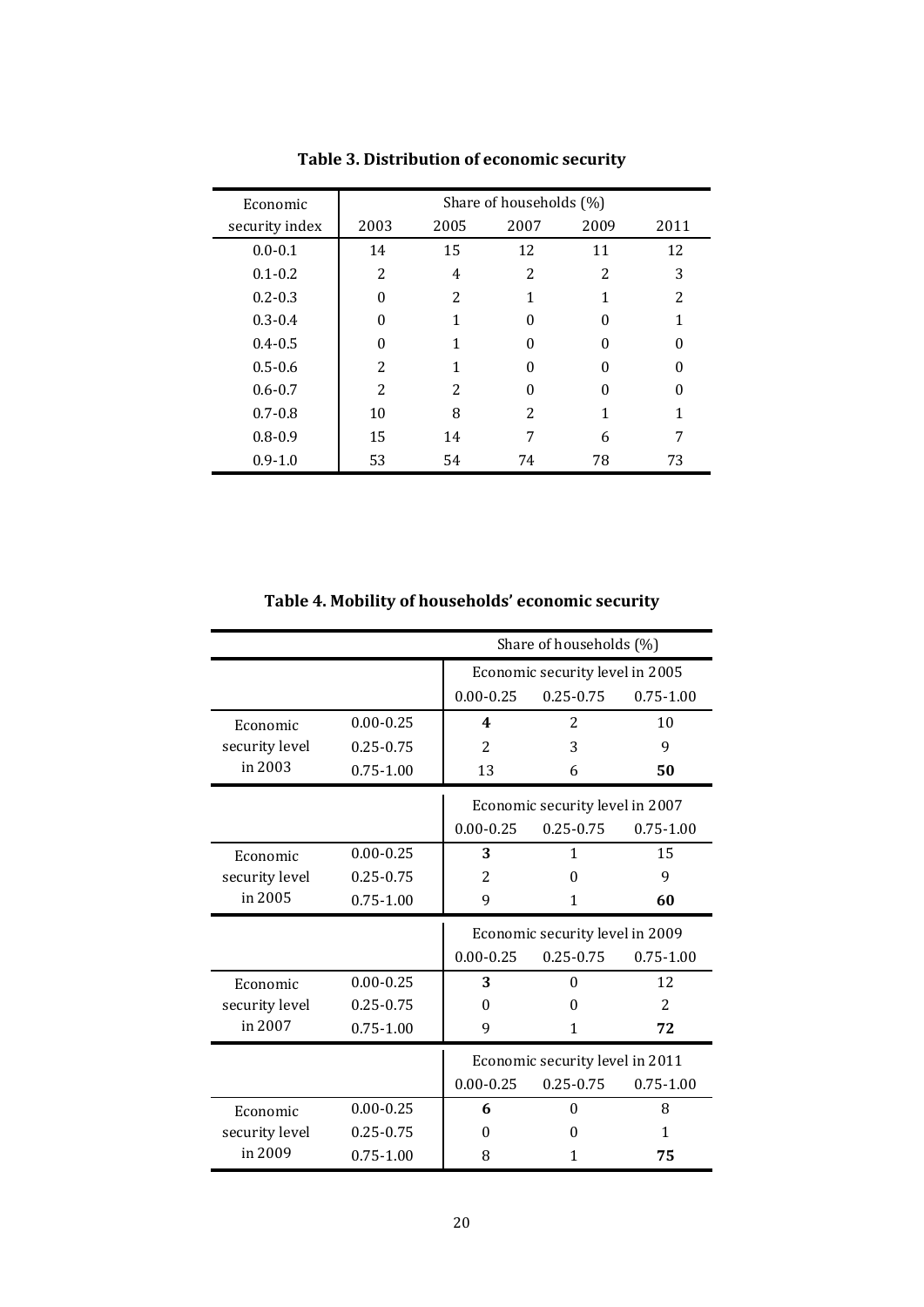Median, systematically higher than the mean, denotes that majority of households has economic security level higher than the mean. And the median equal to 1 for the years 2009 and 2011 indicates that more than half of households is characterized by this level of economic security. Commenting this result, it should be stressed once again that these results represent the upper limit for the actual level of economic security.

Analysis of changes in the distribution of economic security of households, shown in Table 3, suggests that the increase in the average level was mainly due to the changes that have occurred in the upper part of the distribution. Almost unchanged remained the percentage of households in the lower part. This could indicate the limited impact of changes in the general economic situation on the situation of people with the lowest levels of economic security.

On the other hand, the mobility analysis indicates that the percentage of households permanently deprived of economic security is much lower than the percentage of households with a security level below 0.2 – see the data in Tables 3 and 4. This means that increasing polarization of the economic security caused increase in safety of households with *ES* values between 0.7 and 0.9, but probability of significant decrease in the level of economic security remains relatively high.

Analysis of the distribution of the economic security of households also points to a significant polarization. This phenomenon results, on the one hand, from the improvement in the situation on the labor market, but also from the limited scope of this analysis. Other adverse events, which may lead to an increase in basic expenses or decrease in income, could decrease the overall level of economic security, but also reduce the polarization of the distribution, due to differences in income, savings and other assets. Achieving economic security at a level equal to 1 (or close to it) would be much more difficult.

Nevertheless, an increasing proportion of households with permanently high level of economic security – even in the period 2009-2011 – should be regarded as unequivocally positive phenomenon. It results from better (than in the beginning of this century) situation in the labor market, but also – to some extent – from the growth of savings.

#### **8. Conlusions**

The concept of economic security, considered in the paper, to a large extent reflects the stability of the economic situation of households as a separate category in relation to poverty. A low standard of living of poor households does not necessarily mean that their situation cannot be relatively stable. As suggested by the results of changes in the level of benefits (if the person declared them as the primary source of income for both the beginning and the end of the period), various types of benefits can be a stable source of income, thus ensuring a relatively high level of economic security, which may be one of the causes of poverty persistence. Due to the low income and lack of savings, poor households are more vulnerable to the consequences of adverse events (poverty may also imply the inability to borrow money from friends, family or the bank), but high stability of benefits may denote some economic security, even if achieved income is low.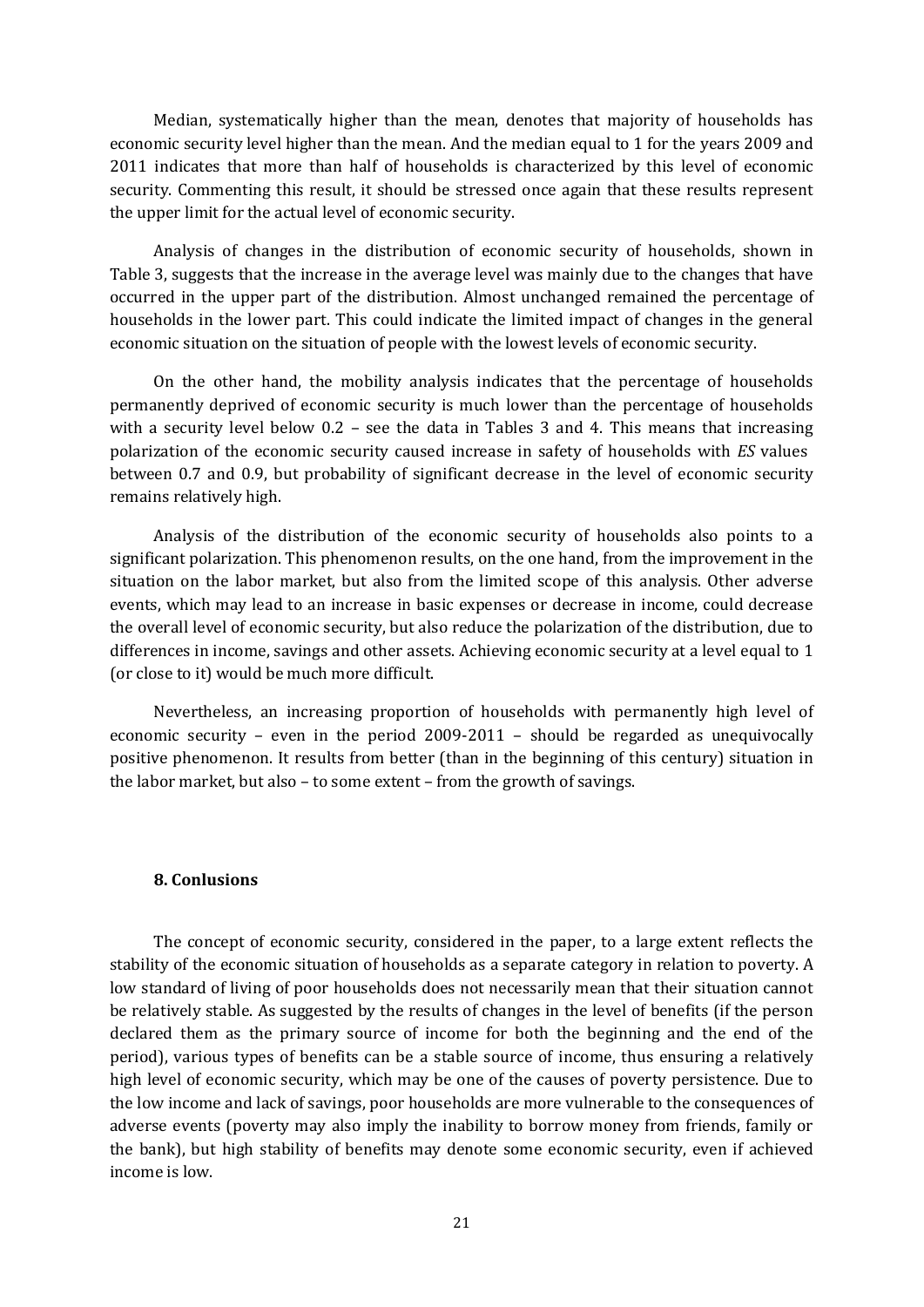The relationship between economic security and poverty is very different in a situation of extreme poverty, involving inability to finance current consumption of the basic level. Then poverty is accompanied by a complete lack of economic security. On the other hand, a high wealth, defined as high income or property, does not necessarily imply a high level of security. While savings have clearly positive influence on the economic security, maintaining the high income may be much more difficult than the low income.

Another problem, related to the economic security of households of different wealth, are different expectations concerning coping with a crisis situation. It is particularly evident in the case of serious illness. In the case of less affluent households, considered methods of medical treatment are limited to those offered in regional medical centers. For wealthier households expectations are higher, often involving treatment in foreign clinics and hospitals. And the expected increase in the potential cost of treatment is so large that the household may prove to be economically insecure regardless of their wealth. These factors were not considered in the empirical part, so it is hard to determine clearly their impact on the level of economic security. But the issue of economic insecurity goes beyond a clear division between the poor and the rich. Having a large fortune (high income), households are often more dependent on the current income, wealth or general situation in the society.

The presented analysis – in the empirical part – concerned the short period and selected risk factors. The proposed concept of economic security, however, enables broadening the analysis on additional areas, such as those related the health or changes in the family situation. Very interesting field for further research is also an issue of economic security in the long term, taking into account the stability of pension system.

# **References**

- Anderson, R. G. and Gascon, Ch. S. 2007. The perils of globalization: Offshoring and economic insecurity of America worker, Working Paper Series 004A, Federal Reserve Bank of St. Louis
- Beeferman, L. W. 2002. The asset index: Assessing the progress of states in promoting economic security and opportunity, The Heller School for Social Policy and Management, Brandeis University, mimeo
- Bossert, W. and D'Ambrosio, C. 2009. Measuring Economic Insecurity Working Papers, 111, ECINEQ, Society for the Study of Economic Inequality.
- Dominitz, J. and Manski, C.F. 1997. Perception of Economic Insecurity: Evidence from the Survey of Economic Expectations Public Opinion Quarterly, 61, 261-287.
- Hacker, J. S. 2006. The Great Risk Shift: The New Economic Insecurity and the Decline of the American Dream. Oxford University Press.
- Hacker, J. S. 2007. The New Economic Insecurity And What Can Be Done About It, Harvard Law & Policy Review, 1, 111-126.